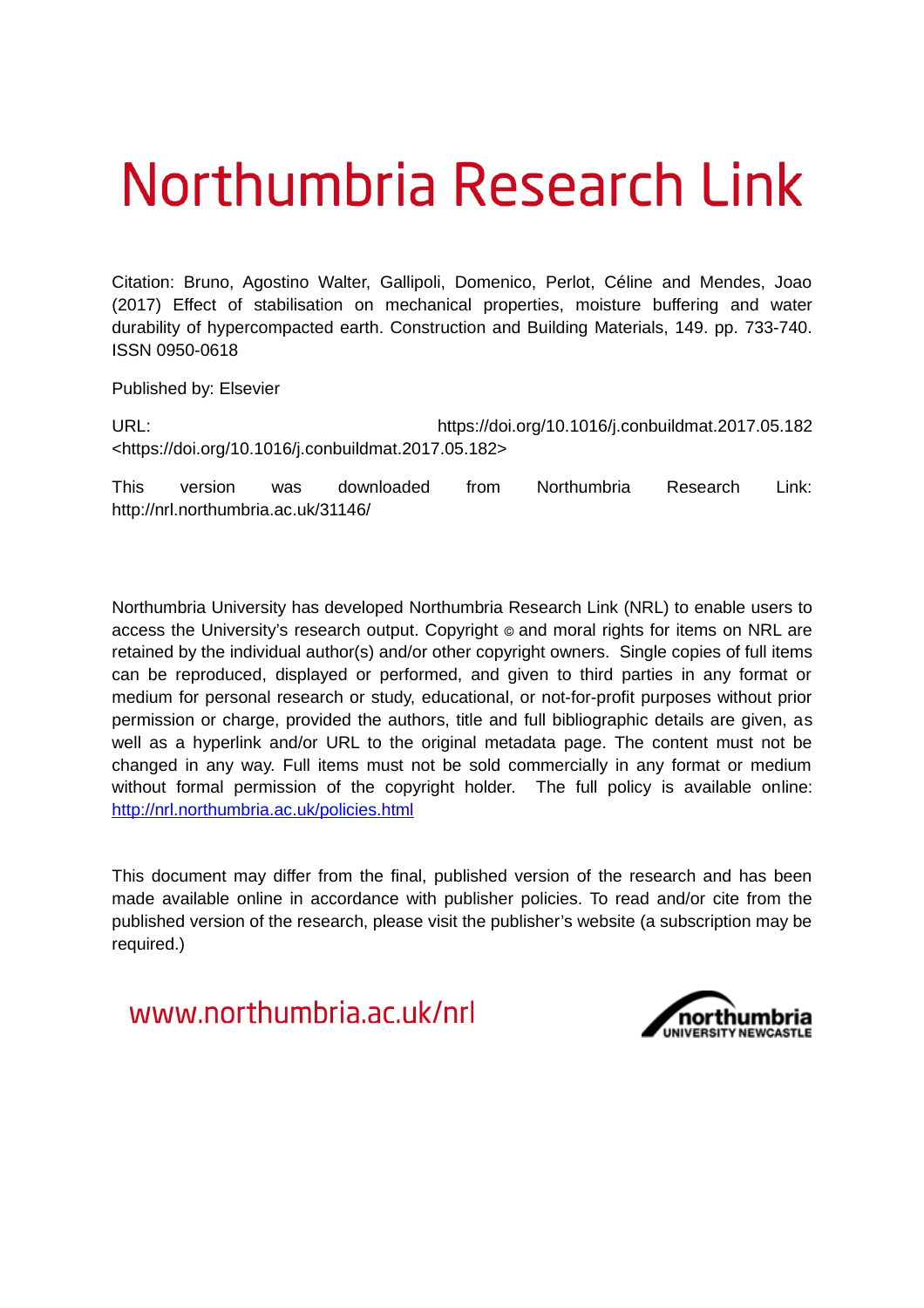| $\mathbf{1}$   |                                                                                                                              | MANUSCRIPT ACCEPTED FOR PUBLICATION IN THE JOURNAL |  |
|----------------|------------------------------------------------------------------------------------------------------------------------------|----------------------------------------------------|--|
| $\overline{2}$ | "CONSTRUCTION AND BUILDING MATERIALS"                                                                                        |                                                    |  |
| 3              |                                                                                                                              |                                                    |  |
|                |                                                                                                                              |                                                    |  |
| 4              |                                                                                                                              | EFFECT OF STABILISATION ON MECHANICAL PROPERTIES,  |  |
| 5              | <b>MOISTURE BUFFERING AND WATER DURABILITY OF</b>                                                                            |                                                    |  |
| 6              | <b>HYPERCOMPACTED EARTH</b>                                                                                                  |                                                    |  |
| 7              | Agostino Walter Bruno <sup>1</sup> , Domenico Gallipoli <sup>1</sup> , Céline Perlot <sup>1</sup> , Joao Mendes <sup>2</sup> |                                                    |  |
| 8              | <sup>1</sup> Laboratoire SIAME, Fédération IPRA, Université de Pau et des Pays de l'Adour, 64600 Anglet, France.             |                                                    |  |
| 9              | <sup>2</sup> Faculty of Engineering and Environment, Department of Mechanical & Construction Engineering, Northumbria        |                                                    |  |
| 10             |                                                                                                                              | University, United Kingdom.                        |  |
| 11             |                                                                                                                              |                                                    |  |
| 12             |                                                                                                                              |                                                    |  |
| 13             | DATE OF SUBMISSION: 19/05/2017                                                                                               |                                                    |  |
| 14             | <b>NUMBER OF WORDS: 5254</b>                                                                                                 |                                                    |  |
| 15             | <b>NUMBER OF TABLES: 4</b>                                                                                                   |                                                    |  |
| 16             | <b>NUMBER OF FIGURES: 10</b>                                                                                                 |                                                    |  |
| 17             | <b>CORRESPONDING AUTHOR:</b>                                                                                                 | <b>Agostino Walter BRUNO</b>                       |  |
| 18             |                                                                                                                              | Université de Pau et des Pays de l'Adour           |  |
| 19             |                                                                                                                              | Laboratoire SIAME - Bâtiment ISABTP                |  |
| 20             |                                                                                                                              | Allée du Parc Montaury                             |  |
| 21             |                                                                                                                              | 64600 Anglet                                       |  |
| 22             |                                                                                                                              | France                                             |  |
| 23             |                                                                                                                              | e-mail: agostinowalter.bruno@univ-pau.fr           |  |
| 24             |                                                                                                                              |                                                    |  |
| 25             |                                                                                                                              |                                                    |  |
|                |                                                                                                                              |                                                    |  |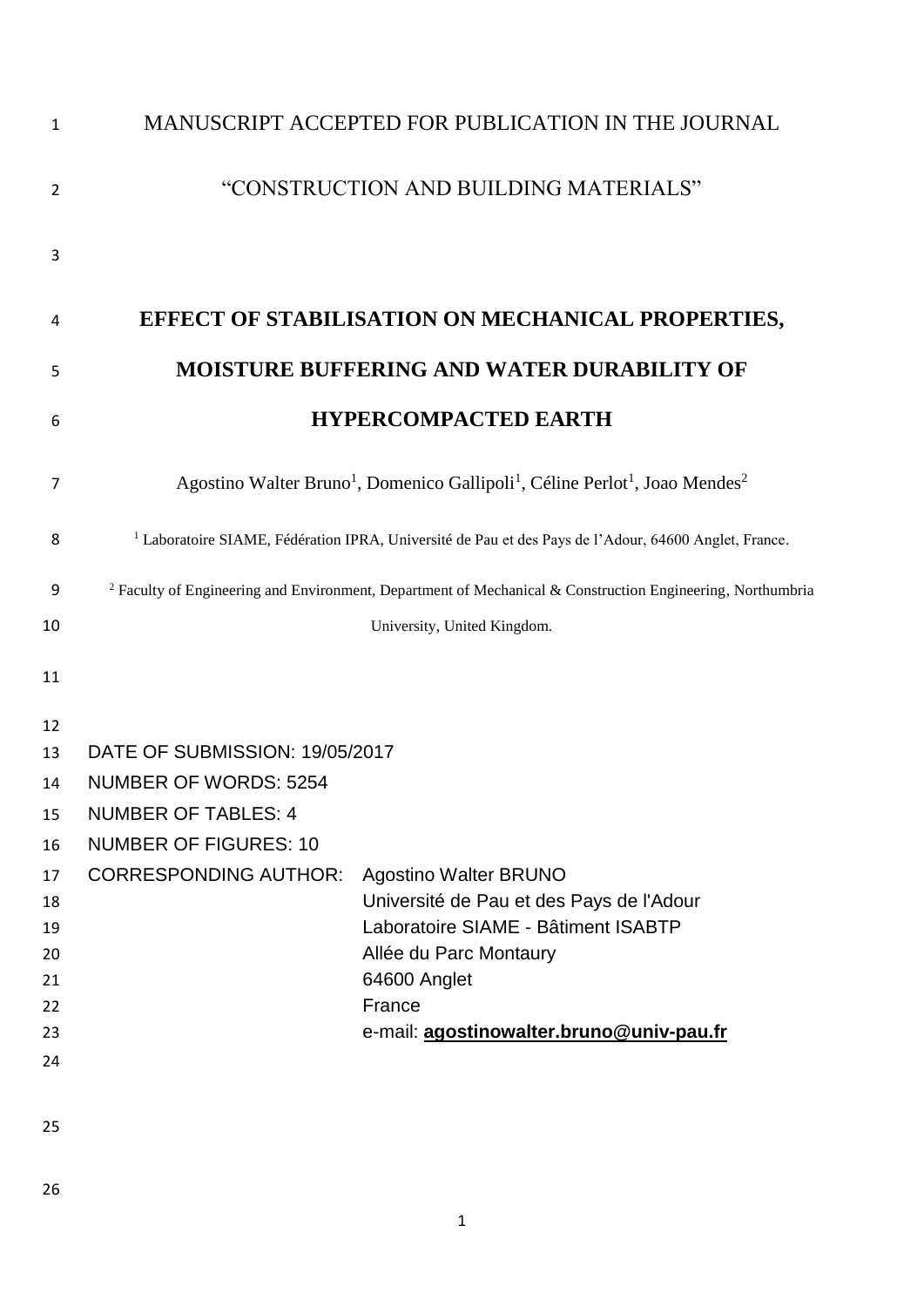#### *ABSTRACT*

 This paper investigates the effect of stabilisation by alkaline activation and silicon based admixture on the mechanical properties, moisture buffering capacity and durability of an earthen material for building construction. The stiffness and strength of both unstabilised and stabilised cylindrical samples were measured, under different humidity conditions, by means of unconfined compression tests. The effect of stabilisation on moisture buffering capacity was instead explored by subjecting samples to cyclic variations of relative humidity at constant temperature, according to the experimental procedures prescribed by the norm ISO 24353 (2008). Finally, durability against water erosion was assessed by performing immersion, suction and liquid contact tests on both unstabilised and stabilised samples according to the norm DIN 18945 (2013). Results from this extensive experimental campaign highlighted that the chosen stabilisation methods improved the durability of the material while maintaining a relatively good mechanical performance and a good to excellent moisture buffering capacity.

#### *KEYWORDS*

 Raw earth, compacted earth, stabilisation, alkaline activation, silane-siloxane emulsion, stiffness, compressive strength, moisture buffering, water durability.

- 
-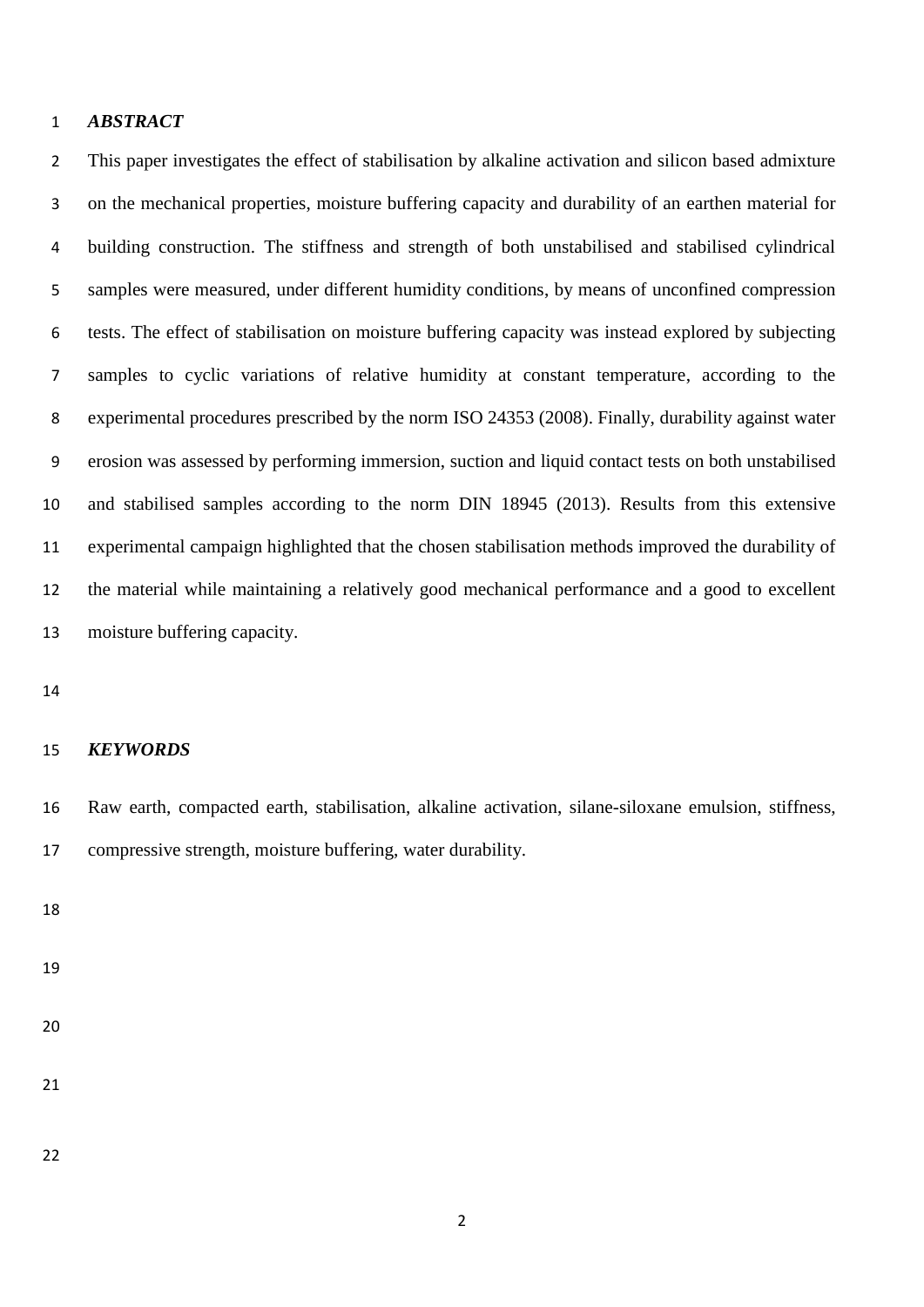#### *INTRODUCTION*

 The expression "raw earth" (translated from the French "terre crue") describes a construction material consisting of a mix of soil and water subjected to the least possible transformation before being put in place. Depending on the adopted building design, the use of raw earth can reduce energy consumption during construction but also during operation of buildings by cutting down air conditioning. Because of its hydrophilic nature, raw earth exhibits a strong tendency to absorb or release moisture, and therefore to emit or store latent heat, depending on the current levels of ambient humidity. This characteristic helps to smooth out the variation of relative humidity and temperature inside dwellings, thus contributing to the health and comfort of occupants (Allinson and Hall, 2010; Pacheco-Torgal and Jalali, 2012; Soudani et al., 2016; Gallipoli et al., 2017; Soudani et al., 2017).

 Unfortunately, the hydrophilic nature of raw earth is also the cause of its poor resistance against water infiltration. For this reason, raw earth is often chemically stabilised by addition of hydraulic binders such as cement or lime (Walker, 1995; Bui et al., 2009; Reddy, 2012), which improve water durability but also introduce undesirable collateral effects on stiffness, strength and moisture buffering capacity. A number of studies have analysed the effect of stabilisation by hydraulic binders on stiffness and strength (Walker, 1995; Jayasinghe and Kamaladasa, 2007; Morel et al., 2007; Ciancio and Gibbings, 2012; Bui et al., 2014; Ciancio et al., 2014; Kariyawasam and Jayasinghe, 2016; Arrigoni et al., 2017a) but also on moisture buffering capacity (Liuzzi et al., 2013; McGregor et al., 2014; Arrigoni et al., 2017b). These investigations have shown that stabilisation by hydraulic binders generally improves the mechanical properties of raw earth but considerably reduces the ability of the material to store and release moisture.

 Recent research has therefore focused on the development of alternative stabilisation methods that do not use cement or lime and that can therefore improve the water resistance of the material while preserving good mechanical and moisture capacity characteristics.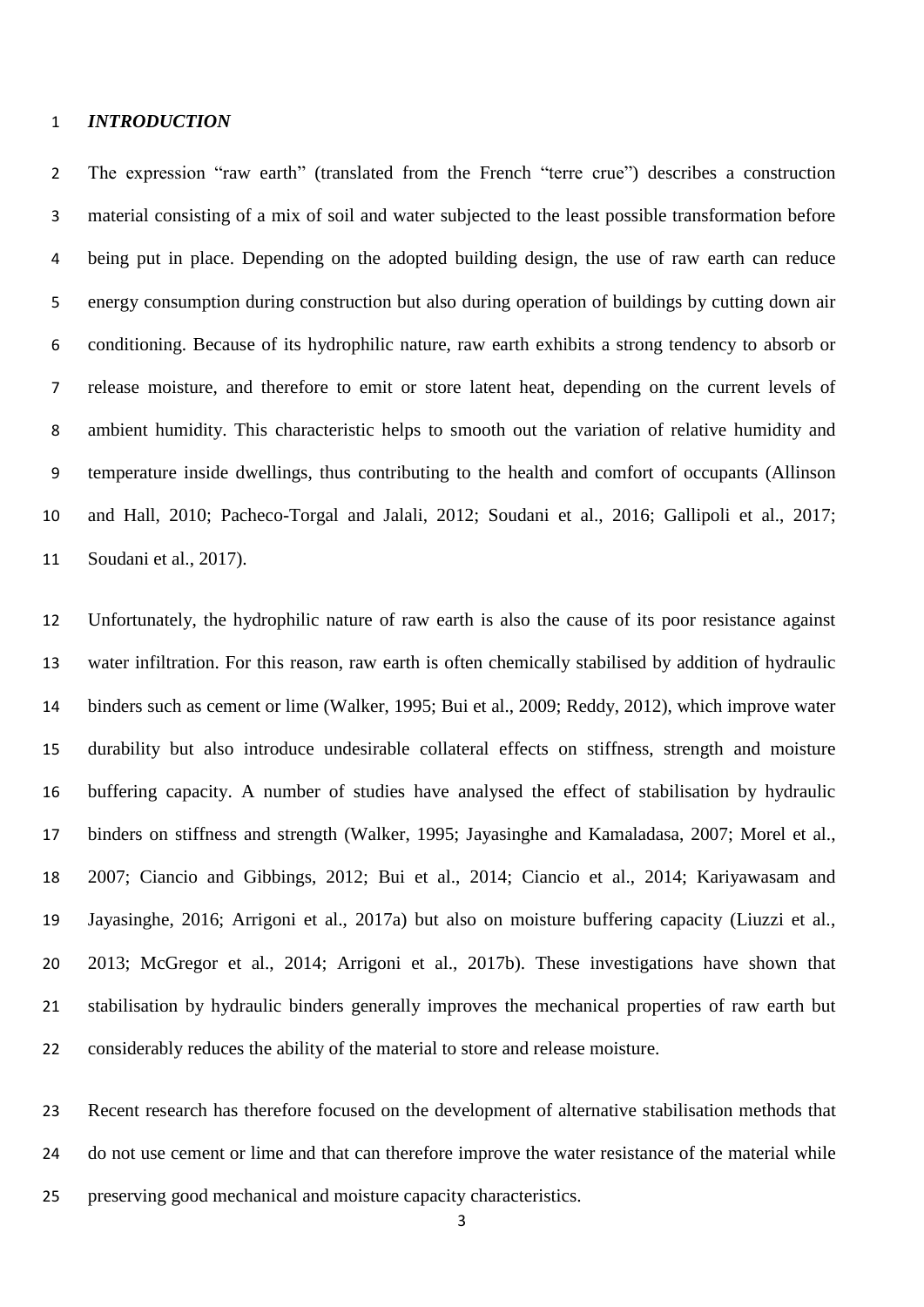The present paper explores the use of some of these alternative stabilisation methods on hypercompacted earth bricks (Bruno, 2016). These stabilisation methods consisted in a combination of alkaline activation and silicone-based admixture.

 Alkaline activation employs a solution of Ca(OH)2, NaOH or KOH to dissolve the clay minerals naturally present in earthen materials so that they can reticulate again in the form of non-swelling binding materials. Among the different alkaline activators, sodium hydroxide (NaOH) is selected in this work because it provides the largest improvement of mechanical and durability characteristics (Elert et al., 2015; Cheng and Saiyouri, 2015; Slaty et al., 2015). Instead, silicone-based admixture consists in mixing the earth material with a water emulsion of silane and siloxane. This emulsion reacts with the soil substrate by creating a hydrophobic nanomolecular polysiloxane film inside earth capillaries, which impedes the infiltration of liquid water while largely retaining the permeability to vapour (Kebao and Kagi, 2012).

 The effects of these alternative stabilisation methods on mechanical properties have been the object of very few studies mainly limited to earth plasters (Stazi et al., 2016). In this work, these studies are extended to the investigation of the stiffness and strength of stabilised hypercompacted earth by performing unconfined compression tests on cylindrical samples equalised at different ambient conditions. Moreover, the effect on moisture capacity is equally assessed by subjecting cylindrical samples to cycles of relative humidity at constant temperature to determine the Moisture Buffering Value (MBV) according to the norm ISO 24353 (2008). Finally, the work investigates the water durability of the material, i.e. the resistance of the material to water erosion, by performing immersion tests on cylindrical samples as well as suction and contact tests on brick samples 22 according to the norm DIN 18945 (2013).

 The purpose of this study is to identify a stabilisation method that can balance the different material requirements in terms of water durability, moisture buffering capacity, stiffness and strength. The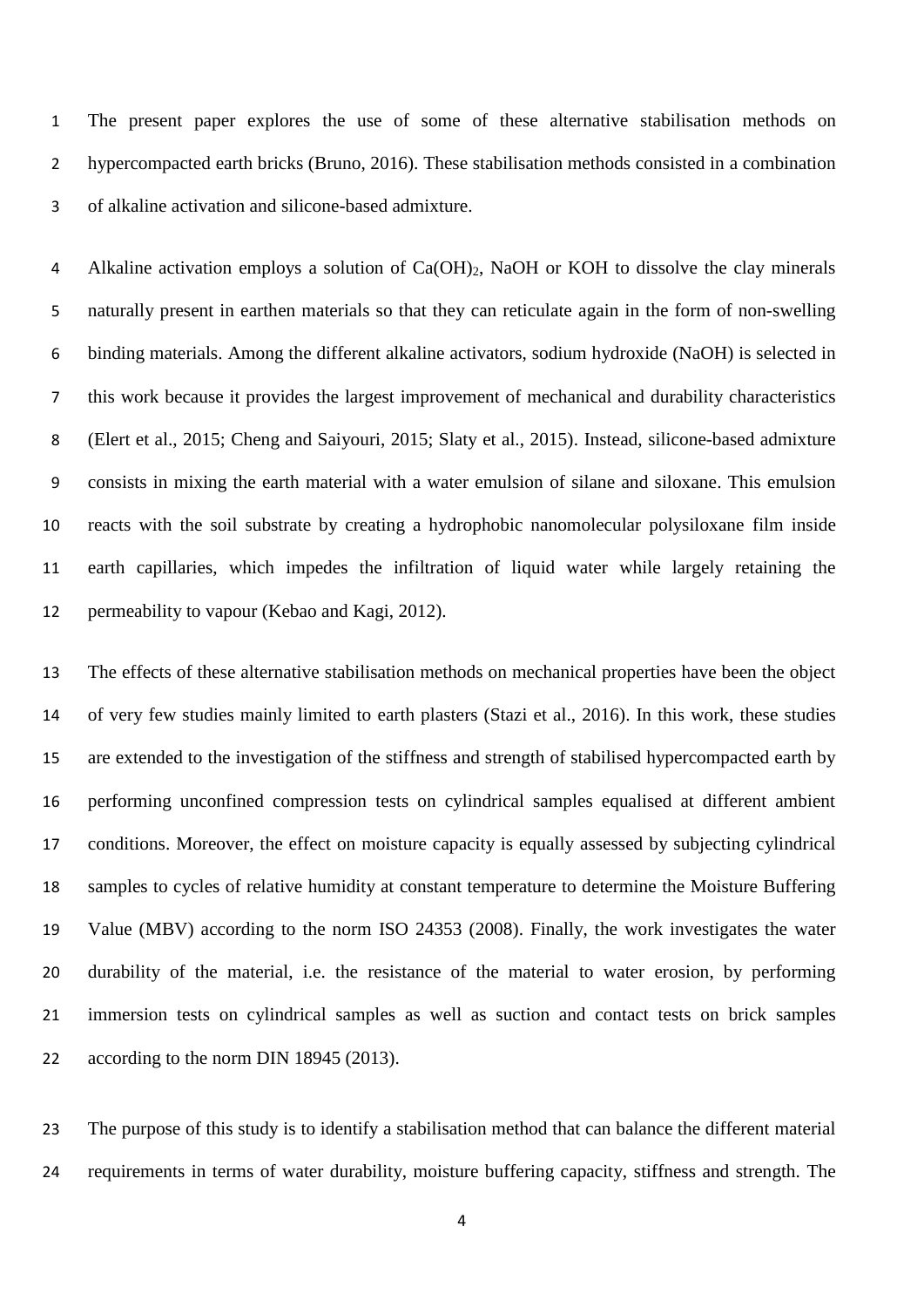1 effect of stabilisation method on the embodied energy of the material is not assessed in the present 2 work. Therefore, the environmental impact of the relatively small amounts of stabilising additives 3 used in this study will be the object of future research.

#### 4 *MATERIAL AND METHODS*

 The soil used in the present work has been provided by a brickwork factory from the region of Toulouse (France). Table 1 summarises the main properties of the tested soil. In particular, grain size distribution and plasticity properties satisfy existing recommendations (e.g. MOPT, 1992; CRATerre – EAG, 1998; AFNOR 2001) for raw earth construction as discussed by Bruno (2016).

| <b>Grain size distribution</b>                     |                          |        |  |  |
|----------------------------------------------------|--------------------------|--------|--|--|
| Gravel                                             | $> 2$ mm                 | 0.4%   |  |  |
| Sand                                               | $0.063 - 2 \text{ mm}$   | 40.4 % |  |  |
| Silt                                               | $0.002 - 0.063$ mm       | 42.9 % |  |  |
| Clay                                               | $< 0.002$ mm             | 16.3 % |  |  |
| <b>Plasticity properties</b>                       |                          |        |  |  |
|                                                    | Liquid limit, $W_L$ (%)  |        |  |  |
|                                                    | Plastic limit, $w_P$ (%) |        |  |  |
| Plasticity index, $I_p$ (%)                        |                          | 12.9 % |  |  |
| Activity $A(-)$                                    |                          | 0.79   |  |  |
| <b>Other properties</b>                            |                          |        |  |  |
| Specific gravity of soil grains, $G_s$ (-)<br>2.66 |                          |        |  |  |

*Table 1. Main material properties* 

9

 Clay activity, defined as the ratio between the plasticity index and the clay fraction, is equal to 0.79. This classifies the clay fraction as normally active (Skempton, 1953), which is consistent with mineralogy data from the soil provider that indicate a predominantly illitic material with a small quantity of montmorillonite. Illite is a three-layer clay with good bonding properties and a limited swelling potential upon wetting, which makes it particularly suited to raw earth construction (Dierks and Ziegert, 2002).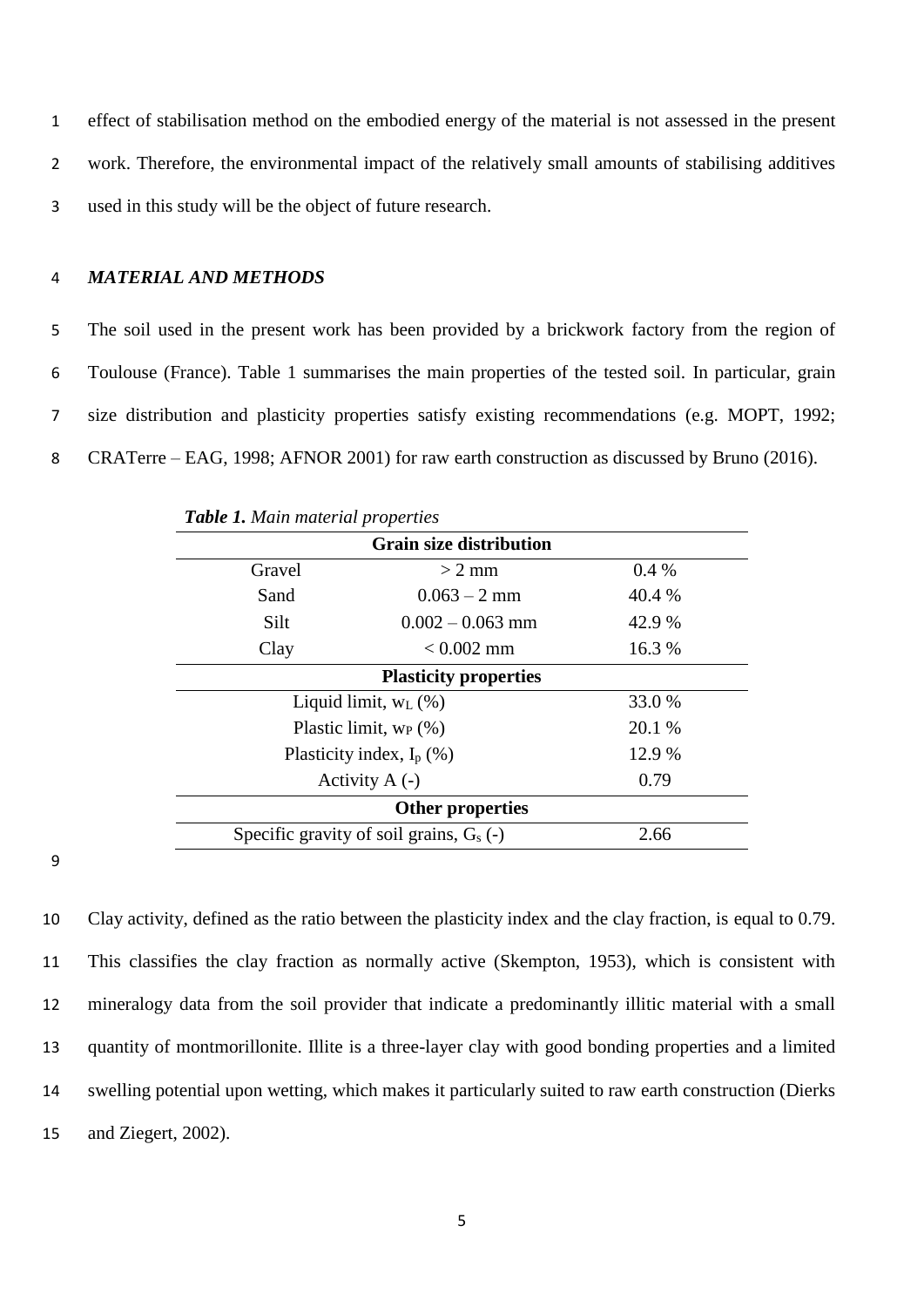Stabilised and unstabilised samples were prepared at the scale of both small cylinders (50 mm 2 diameter and 100 mm high) and bricks  $(200 \times 100 \times 50 \text{ mm}^3)$  by compaction inside stiff moulds of corresponding dimensions at a relatively large pressure of 100 MPa and an optimum water content of 5.2%. The optimum water content had been previously determined by compacting specimens with variable moisture at the same pressure of 100 MPa as discussed by Bruno et al. (2016).

 All samples were produced by double compaction inside a "floating" mould using two pistons at the bottom and top of the sample, respectively. This minimised the heterogeneity of the compaction stress caused by the friction against the mould walls and therefore maximised the homogeneity of density across the material. This "hypercompaction" process resulted in a very dense material with an average porosity of only 0.15 and a coefficient of variation of 0.06. Further details about the adopted compaction procedure can be found in Bruno (2016). Here it is simply worth noting that, even at a high pressure of 100 MPa, the energy required for the compression of the earth material may be relatively small. This is because the compaction energy is calculated as the integral of the applied pressure multiplied by the change of material volume. Given that the applied pressure attains very high values only at the end of the compaction process, when the material is almost incompressible, the above energy integral tends to be relatively small. An accurate quantification of the compaction energy is however outside the scope of this work.

 An initial evaluation of the durability of both unstabilised and stabilised cylindrical samples was performed by means of water immersion tests in compliance with the German norm DIN 18945 (2013). Prior to immersion, all stabilised and unstabilised samples were equalised to the atmosphere 21 of the laboratory, where humidity and temperature were about 40% and 25  $\degree$ C, for a minimum time of two weeks until a constant mass was attained. For stabilised samples, this time also allowed curing of cementing additives.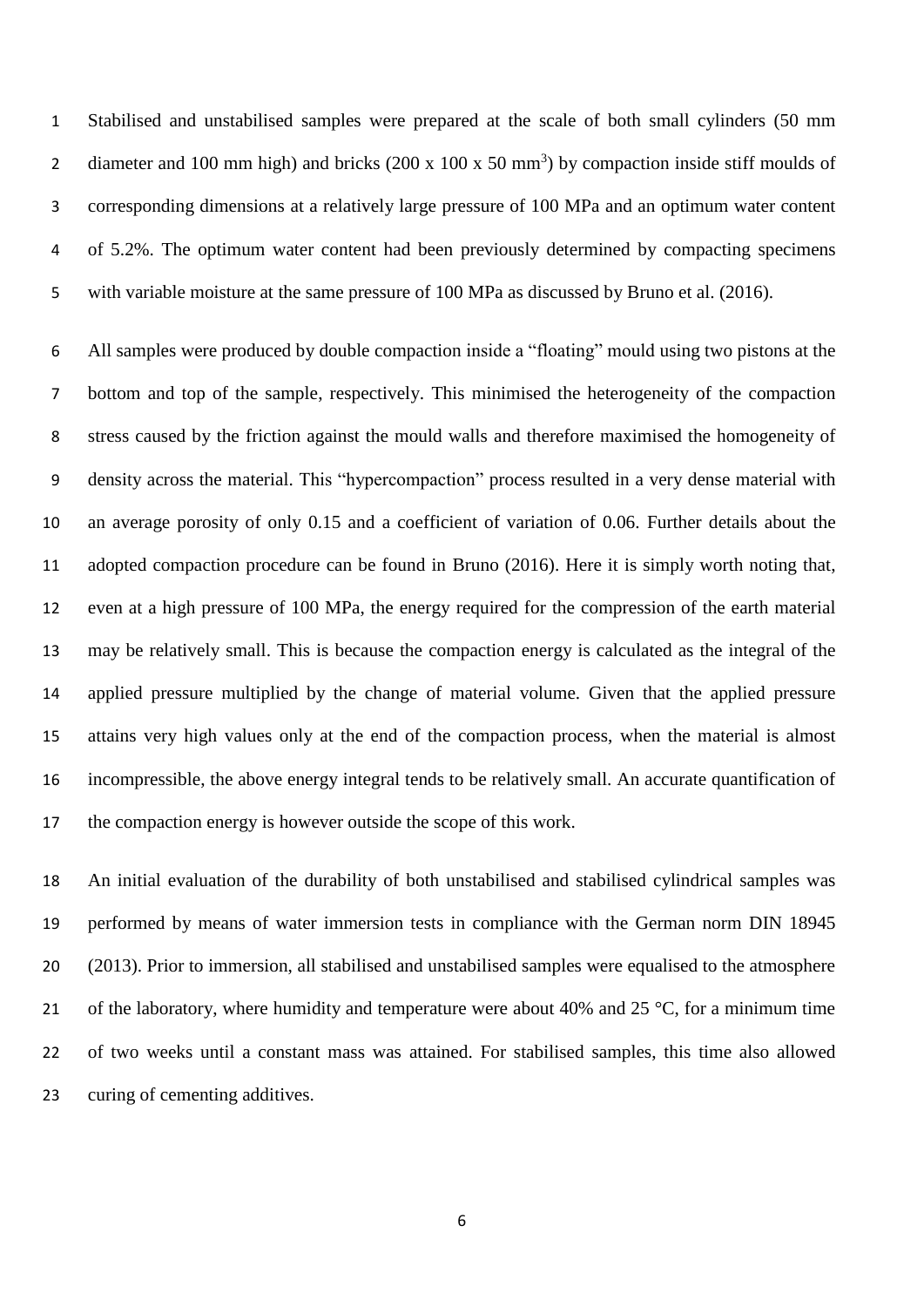Immersion tests consisted in dipping samples in water for ten minutes and measuring the corresponding mass loss. Unstabilised samples exhibited a large mass loss of about 70% at the end of the test, which confirmed the need of stabilisation to improve water durability.

 Immersion tests were repeated on stabilised samples where the 5.2% optimum water content of the unstabilised samples was replaced with an equal amount of a stabilising liquid additive. The chosen liquid additives are divided into two categories: a) a silane-siloxane emulsion diluted in water at different concentrations (commercial name of the silane-siloxane emulsion is GPE50P from Tech- Dry) and b) a water solution of sodium hydroxide NaOH, at molarities of 1, 2, 4 and 8 mol/l, either pure or blended with the silane-siloxane emulsion. Table 2 summarises the different compositions of all stabilising additives considered in this work.

 NaOH is highly soluble in water and produces only a slight increase in viscosity of the solution compared to pure water, which means a negligible change of the dry density of the compacted earth. On the contrary, the silane-siloxane emulsion is not soluble in water and marginally increases liquid viscosity, which results in a slight reduction of the dry density of the compacted earth. In fact, 15 silane-siloxane stabilised samples exhibited an average dry density of  $2250 \text{ kg/m}^3$  that is about 1% lower than that of unstabilised and NaOH stabilised samples.

 After compaction, all samples were equalised to the atmosphere of the laboratory for two weeks and subsequently subjected to immersion tests for evaluating the effect of the different stabilisation methods on the measured mass loss. As shown in Figure 1, the erosion resistance of samples stabilised with the silane-siloxane improves significantly as the concentration of the emulsion increases. The addition of the NaOH solution also enhances the water resistance of the material with a considerable improvement as solution molarity grows from 1 mol/l to 2 mol/l followed by a deterioration as molarity increases further. The achievement of the best stabilisation properties at an intermediate molarity level of 2 mol/l may be explained by the chemical interaction between the saline solution and the clay minerals inside the earth material as indicated, for example, by Das and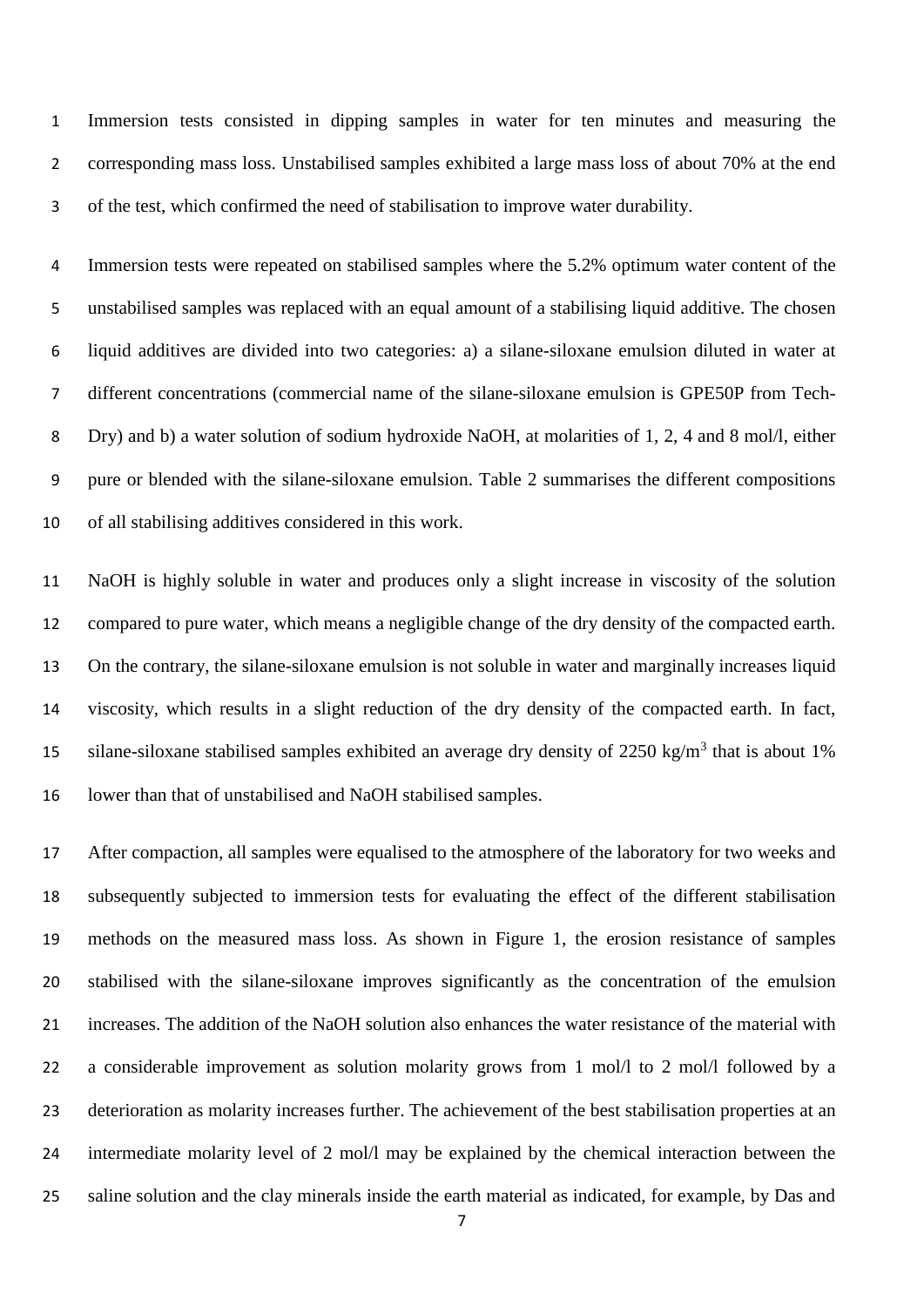- 1 Thyagaraj (2016) and Beckett et al. (2015). It is therefore possible that the optimum molarity 2 depends on the mineralogical composition of the earth and on the amount of liquid content.
- 3

| Silane-siloxane<br>emulsion<br>(% dry mass) | Water<br>(% dry mass) | <b>NaOH</b> solutions<br>at $1, 2, 4$ and $8$ mol/l<br>(% dry mass) | <b>Total liquid</b><br>content<br>(% dry mass) |
|---------------------------------------------|-----------------------|---------------------------------------------------------------------|------------------------------------------------|
| $\theta$                                    | 5.20                  |                                                                     | 5.20                                           |
| 0.14                                        | 5.06                  |                                                                     | 5.20                                           |
| 0.27                                        | 4.93                  |                                                                     | 5.20                                           |
| 0.40                                        | 4.80                  |                                                                     | 5.20                                           |
| 0.54                                        | 4.66                  |                                                                     | 5.20                                           |
| 0.81                                        | 4.39                  |                                                                     | 5.20                                           |
| 1.08                                        | 4.12                  |                                                                     | 5.20                                           |
| 1.62                                        | 3.58                  |                                                                     | 5.20                                           |
| 2.15                                        | 3.05                  |                                                                     | 5.20                                           |
| 3.23                                        | 1.97                  |                                                                     | 5.20                                           |
| 4.31                                        | 0.89                  |                                                                     | 5.20                                           |
| 5.20                                        | $\overline{0}$        |                                                                     | 5.20                                           |
| $\theta$                                    |                       | 5.20                                                                | 5.20                                           |
| 0.54                                        |                       | 4.66                                                                | 5.20                                           |
| 1.08                                        |                       | 4.12                                                                | 5.20                                           |
| 2.15                                        |                       | 3.05                                                                | 5.20                                           |
| 4.31                                        |                       | 0.89                                                                | 5.20                                           |

**Table 2.** Composition of stabilising liquid additives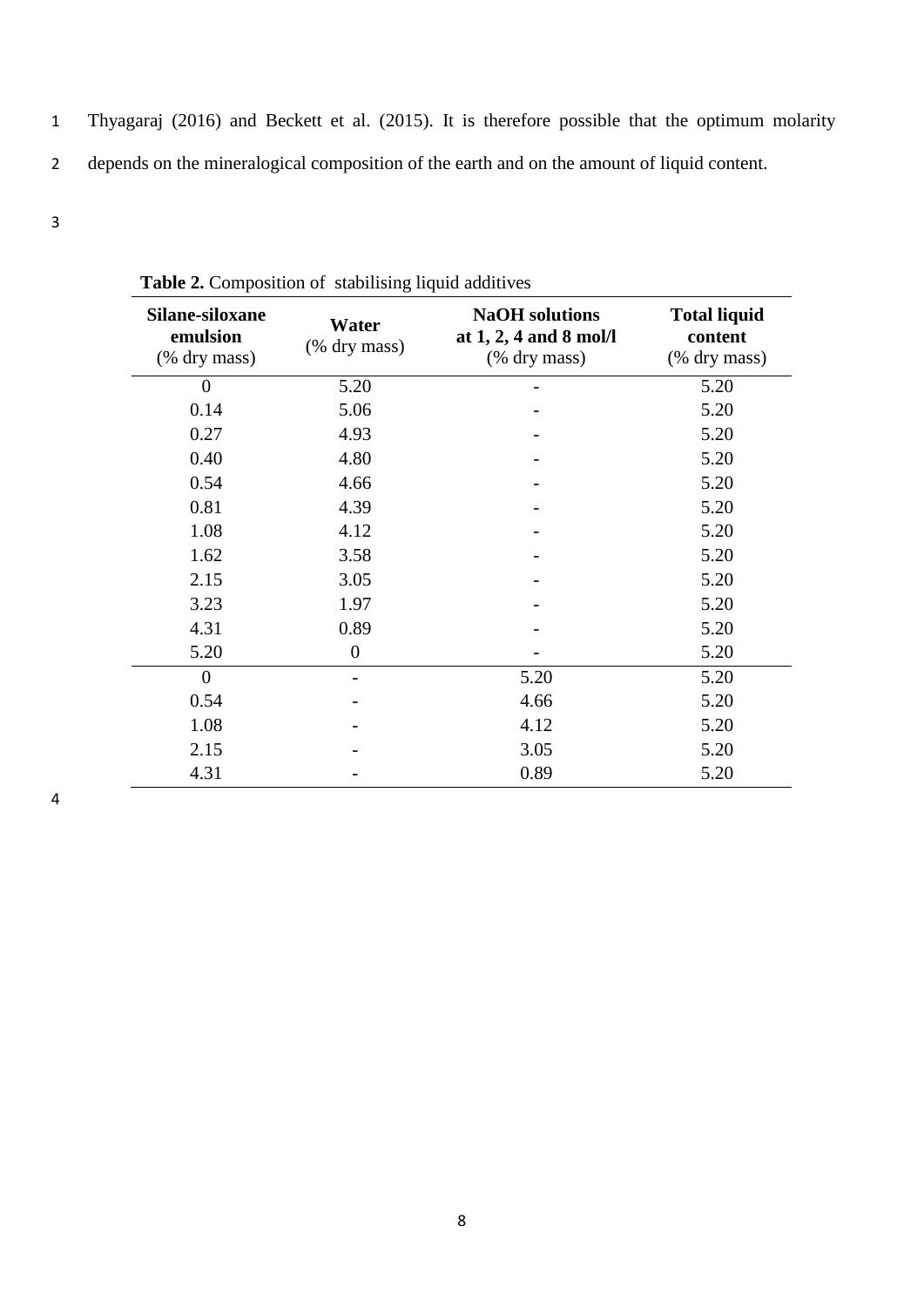



#### *Figure 1. Results from immersion tests on stabilised hypercompacted earth samples*

 Based on the results of these preliminary tests, the following three stabilising liquid additives were selected for further testing because of their relatively good performance:

- 5.2% silane-siloxane emulsion (referred to as "silane-siloxane emulsion")
- 1.08% silane-siloxane emulsion + 4.12% NaOH solution at 2 mol/l concentration (referred to as "NaOH solution+silane-siloxane emulsion")
- 8 5.2% NaOH solution at 2 mol/l concentration (referred to as "NaOH solution")

 Cylindrical samples with the above compositions were tested to investigate their mechanical properties at different humidity levels and to determine their moisture buffering capacities. The water durability of brick samples was also investigated by performing suction and contact tests 12 according to the norm DIN 18945 (2013).

# *EFFECT OF STABILISATION ON MECHANICAL PROPERTIES*

 The previous campaign of immersion tests indicates that stabilisation by both alkaline activation and silane-siloxane admixture can considerably improve the durability of raw earth against water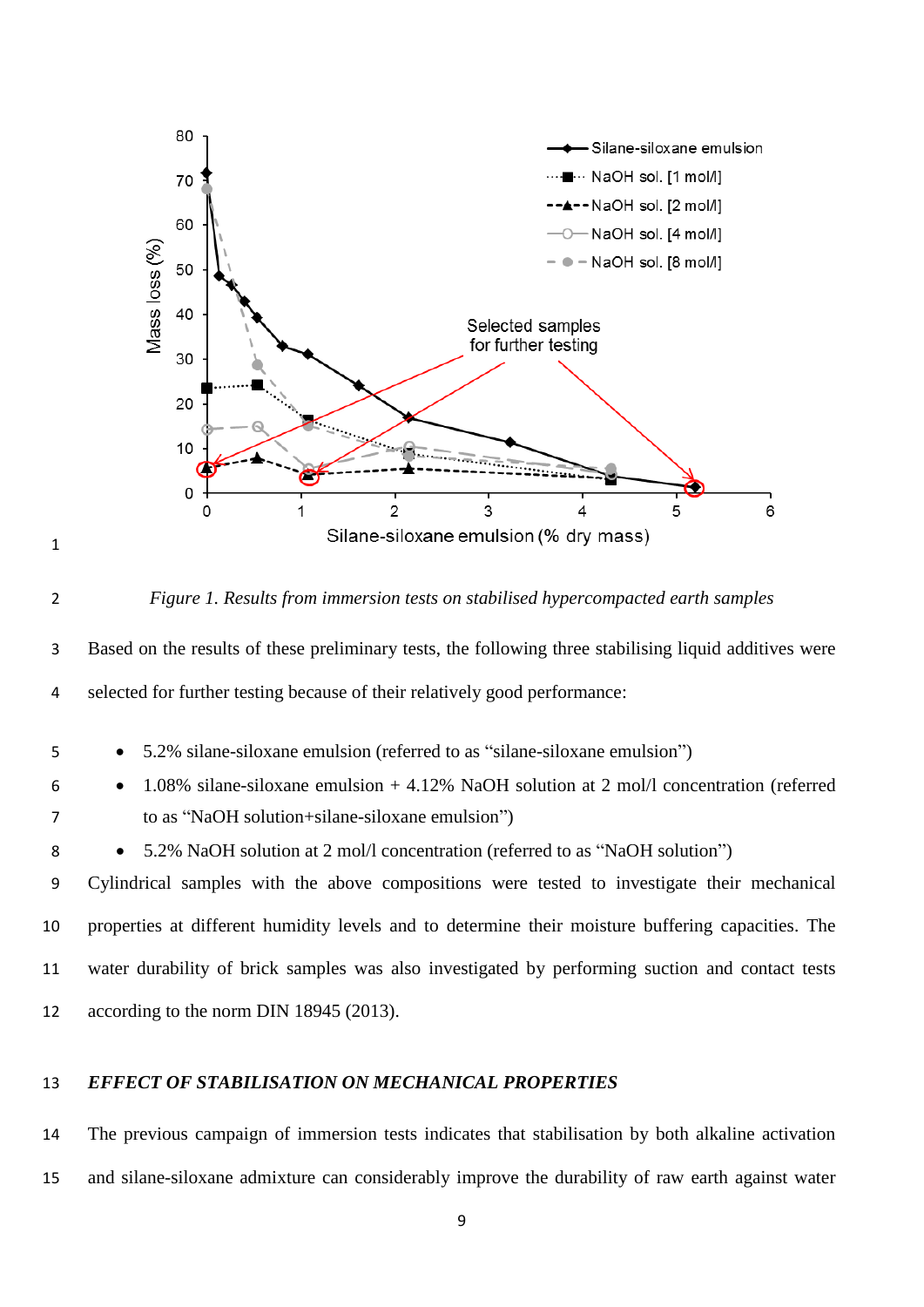erosion. It is now important to investigate the collateral effects of these stabilisation methods on the mechanical behaviour of the material at different ambient humidity levels.

 To investigate these aspects, five sets of four cylindrical samples (i.e. one unstabilised sample and three stabilised samples with the chosen three liquid additives) were equalised inside a climatic chamber at five relative humidity levels of 95%, 77%, 62%, 44% and 25% under a temperature of 6 25 °C. After equalisation, each sample was subjected to a sequence of five unconfined loading- unloading cycles with a constant pressure rate of 5 kPa/s to determine the secant Young's modulus. Cycles were performed between one ninth and one third of the compressive strength, which was previously estimated as the average value from two samples equalised at a temperature of 25 °C and a humidity of 62%. The adoption of a constant pressure rate, rather than a constant displacement rate, is preferable during loading-unloading cycles because it avoids the application of significantly different stress rates between the loading and unloading stages.

 The observed response was prevalently elasto-plastic during loading but close to elastic during unloading. Because of this, the secant Young's modulus was calculated as the average slope of the fitting lines of the five unloading branches plotted in the stress-strain plane as shown in Figure 2. In particular, axial strains were calculated from the relative displacement between two symmetrical points separated by 50 mm along the height of the sample. This relative displacement was obtained as the average reading from two extensometers placed on diametrically opposite sides of the samples. The effect of end friction on measurements was reduced by applying Teflon spray on the top and bottom plates of the press before these were placed in contact with the sample extremities.

 After the loading-unloading cycles, all samples were loaded to failure with a constant displacement 22 rate of 0.001 mm/s. The change from stress- to strain-controlled loading is justified by the necessity of measuring the entire deformation curve, including the post-peak portion until ultimate failure.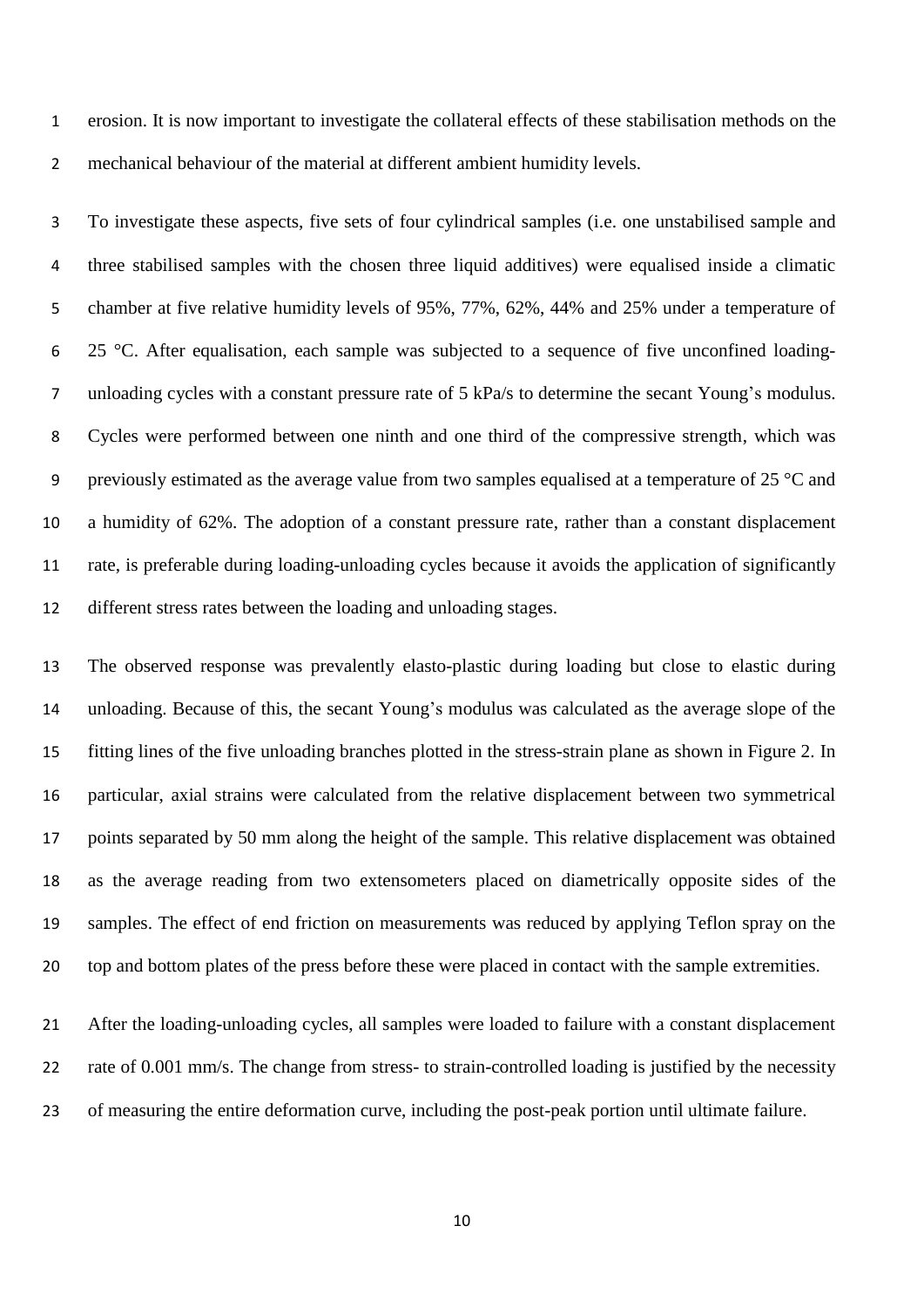

*Figure 2. Typical stress-strain relationship during loading-unloading cycles*

 The measured values of stiffness and strength were related to the total suction, *ψ* inside the sample, which was calculated by means of Kelvin equation from the values of temperature, *T* and relative humidity, *RH* imposed during equalisation:

$$
\psi = -\frac{RT}{V_m} \ln(RH) \tag{1}
$$

where *R* is the universal gas constant and *V<sup>m</sup>* is the molar volume of water.

 Figure 3 shows that, as expected, all four samples exhibit growing values of secant Young's modulus as suction increases and ambient humidity reduces. The samples stabilised with the silane- siloxane emulsion and the NaOH solution + Silane-siloxane emulsion exhibit lower stiffness than unstabilised samples at all suction levels, with the silane-siloxane emulsion producing the softest samples. The samples stabilised with the NaOH solution exhibit instead higher values of secant Young's modulus than unstabilised samples but only for suctions below 65 MPa. As suction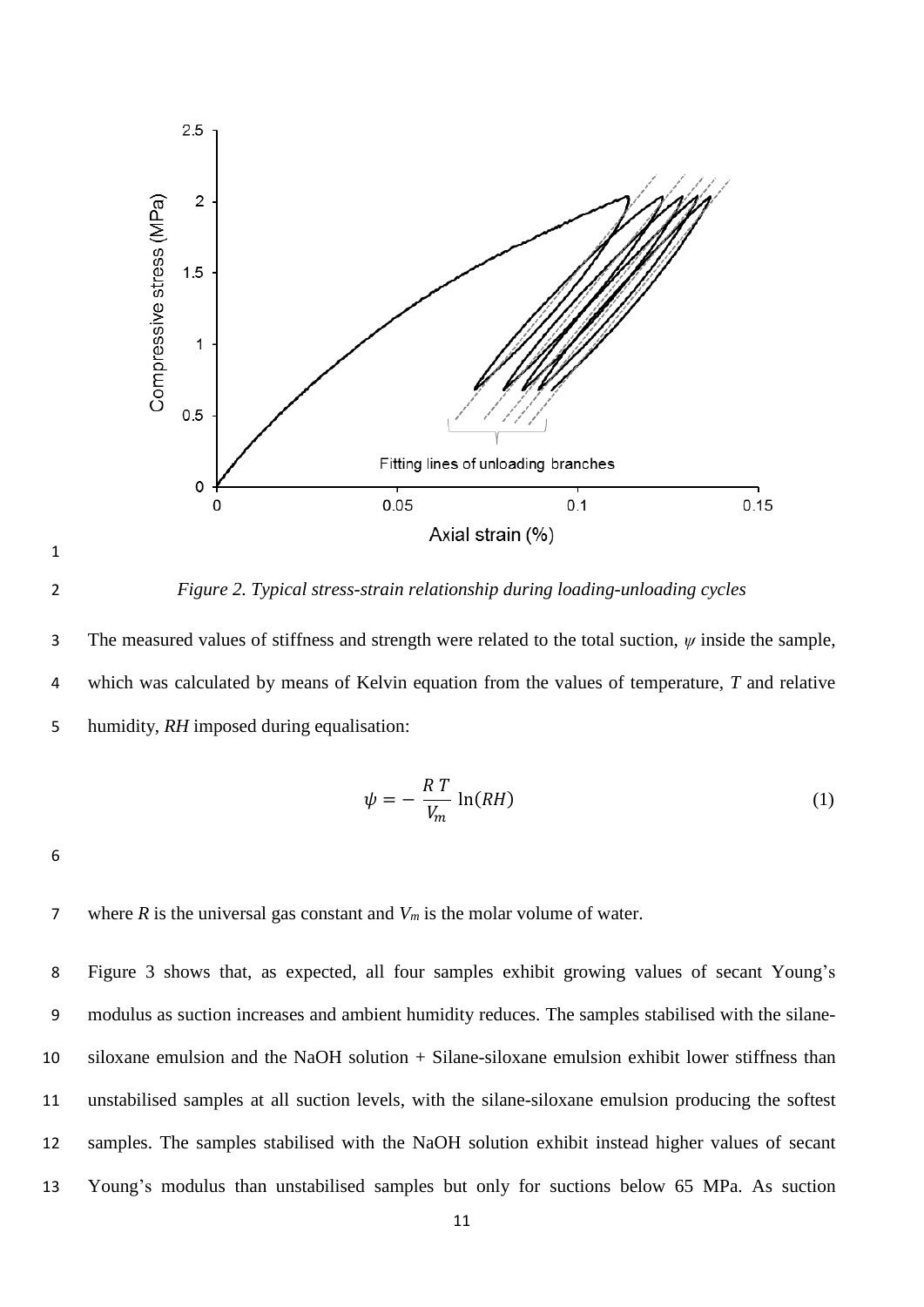increases beyond this value, the stiffness of the samples stabilised with the NaOH solution remains approximately constant while that of the unstabilised samples continues to grow. Inspection of Figure 3 also indicates that the increase of the secant Young's modulus with growing suction and decreasing ambient humidity is less marked for stabilised samples than for the unstabilised ones, which indicates that all three stabilisation methods reduce the sensitivity of material stiffness to ambient humidity.

 Figure 4 shows the variation of peak compressive strength for both unstabilised and stabilised samples with suction and ambient humidity. Similar to the secant Young's modulus, stabilised samples generally show lower values of compressive strength than unstabilised samples, with the silane-siloxane emulsion producing the weakest samples. Only the samples stabilised with the NaOH solution show values of strength that are comparable with those of unstabilised samples. In particular, similar to the stiffness behaviour, samples stabilised with the NaOH solution are slightly stronger than unstabilised samples at suctions below 65 MPa but slightly weaker at suctions above this value.

 The values of strength measured in this work for the unstabilised samples are one order of magnitude higher than those reported in previous works (e.g. Ciancio et al., 2014). This is caused by the hypercompaction process, which largely improves the mechanical properties of the unstabilised material. Finally, inspection of Figure 4 indicates that the increase of strength with growing suction and decreasing relative humidity is more marked for the unstabilised samples compared to the stabilised ones, which is again consistent with the stiffness behaviour. The marked improvement of the mechanical properties of the unstabilised samples with increasing suction is in agreement with previous studies that have identified suction as a primary source of stiffness and strength of unstabilised earthen materials (e.g. Gelard et al., 2007; Gallipoli et al., 2008; Jaquin et al., 2009).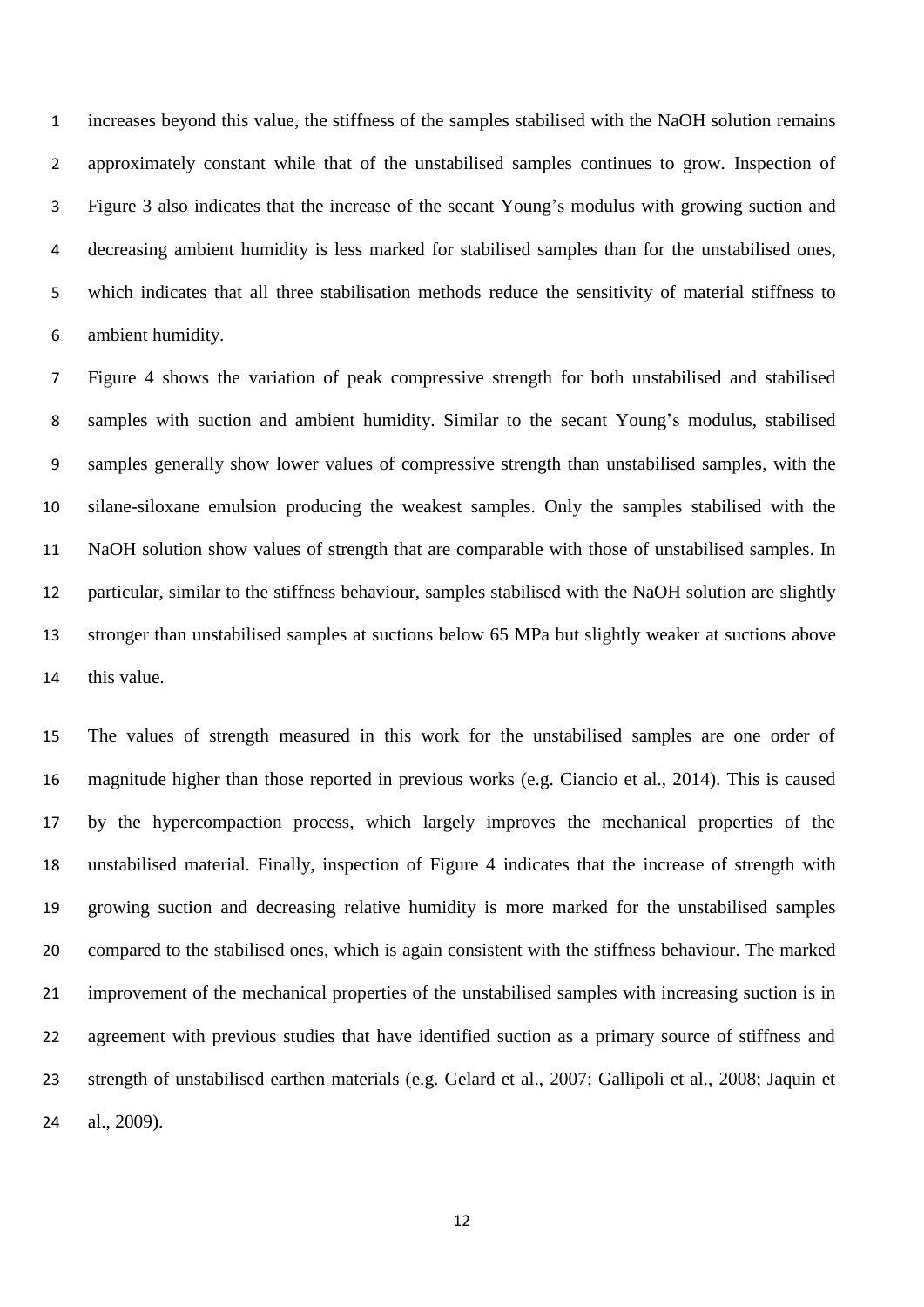

 *Figure 3. Variation of the secant Young's modulus with total suction: unstabilised and stabilised hypercompacted earth samples*



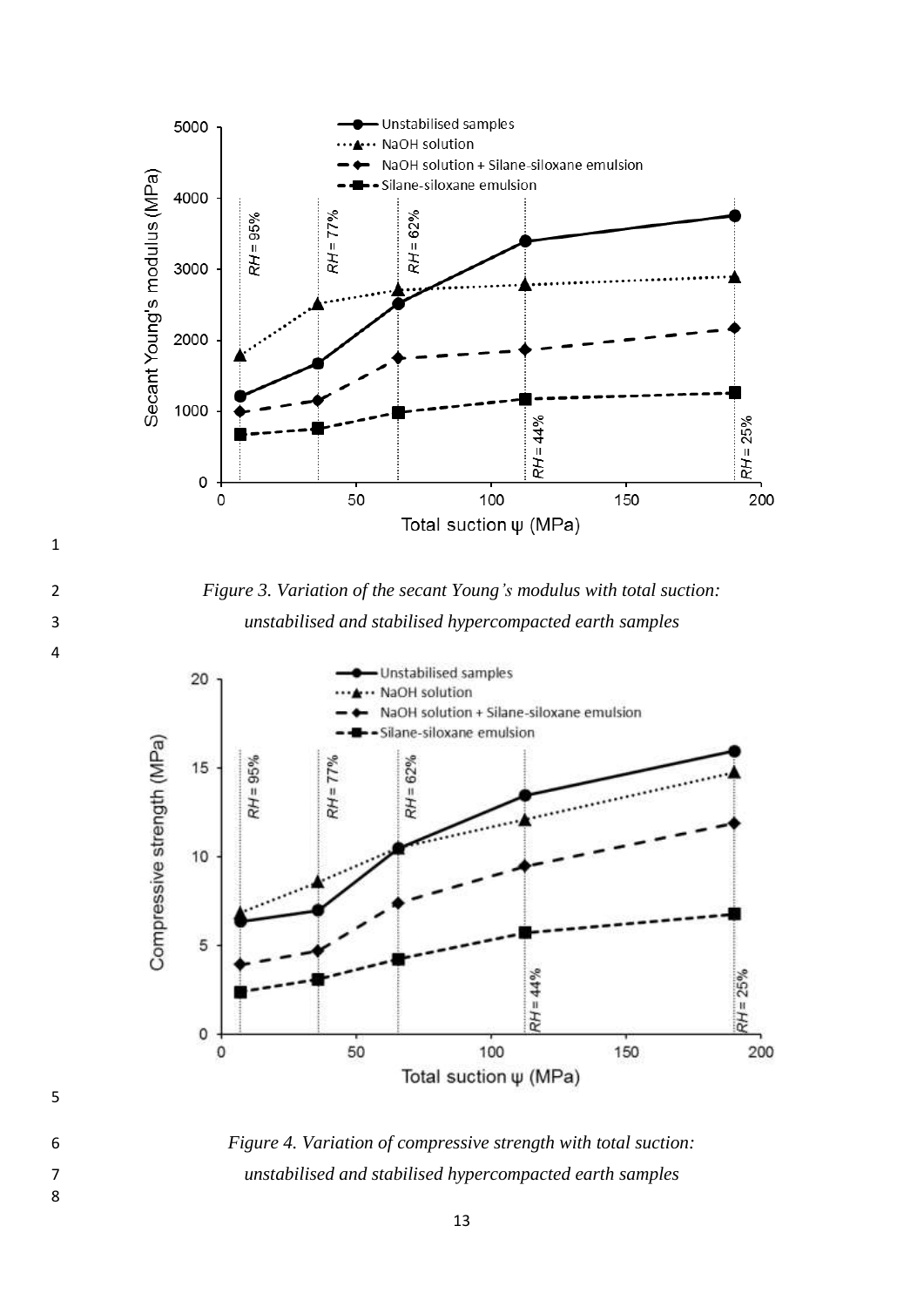Overall, the additives used in the present work appear to have a stabilising effect with respect to durability during water immersion but an opposite "unstabilising" effect as far as stiffness and strength are concerned. This is because the additives tend to inhibit the inter-particle bonding produced by water capillarity, which is consistent with the smaller increase of stiffness and strength with growing suction in stabilised samples compared to unstabilised ones. The detrimental effect of stabilisation on stiffness and strength is even more evident in the two cases where the additive includes the silane-siloxane emulsion. This is due to the hydrophobic nature of this emulsion, which modifies the wettability of the solid grains thus disrupting the formation of stabilising capillary lenses at inter-particle contacts.

 Preliminary results from X-ray diffraction experiments currently being performed by the authors (not presented in this paper) seem also to indicate the formation of a cementing zeolite fraction in the samples stabilised with the NaOH solution but not in the samples stabilised with additives including the silane-silxane emulsion.

 The reduced sensitivity of stabilised samples to variations of suction and ambient humidity is further investigated in the next section in terms of their moisture buffering capacity.

#### *EFFECT OF STABILISATION ON MOISTURE BUFFERING CAPACITY*

 The effect of stabilisation on the ability of the material to buffer ambient humidity was explored by subjecting cylindrical samples of stabilised and unstabilised hypercompacted earth to cyclic variations of relative humidity inside a climatic chamber (CLIMATS Type EX2221-HA). The main objective of this testing campaign was to determine the Moisture Buffering Value (MBV) of both the unstabilised and stabilised material as prescribed by the norm ISO 24353 (2008). According to this norm, samples were repeatedly exposed to two levels of relative humidity, corresponding to 23 75% and 53%, with each level maintained for a period of 12 hours. Temperature was fixed at 25  $^{\circ}$ C throughout the cycles, which is consistent with the temperature imposed during the equalisation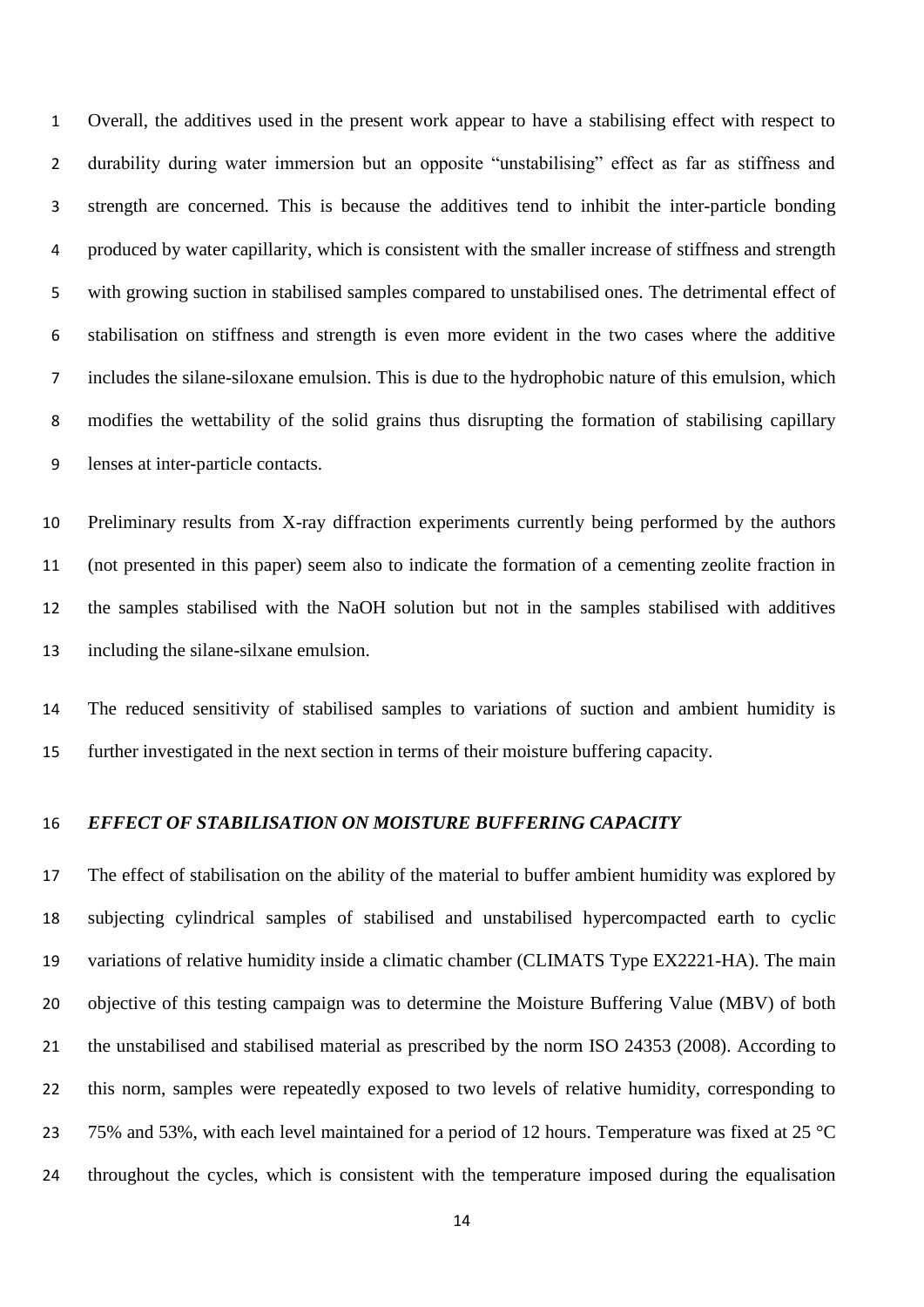1 stage of the previous mechanical tests but slightly higher than the value of 23 °C indicated by the norm ISO 24353 (2008). This small difference in temperature is assumed to have a negligible effect on the measured MBV.

 Prior to the humidity cycles, all samples were equalised inside the climatic chamber at a temperature of 25 °C and a relative humidity of 53% for a period of at least two weeks until a constant mass was reached. Five humidity cycles were then performed, which was sufficient to attain steady state conditions. Steady state conditions coincide with the measurement of three identical consecutive cycles where moisture uptake at 75% humidity is equal to moisture release at 53% humidity. These last three cycles are referred to as the "stable cycles", according to the norm ISO 24353 (2008).

 During tests, cylindrical samples were placed upright inside individual disposable aluminium foil pans, which means that only the top and lateral surfaces of the cylinders were exposed to the 13 atmosphere of the climatic chamber. The total exposed surface was about  $0.018 \text{ m}^2$ , which is 14 compliant with the minimum value of  $0.010 \text{ m}^2$  required by the norm ISO 24353 (2008). Throughout the cycles, samples masses were periodically recorded by means of a digital scale with a resolution of 0.01 grams.

 Results are typically presented as time curves of moisture adsorption, which is defined as the ratio between the change of sample mass (i.e. the difference between current and initial mass) and the exposed surface. The exposed surface was calculated from the average values of samples height and 20 diameter measured both after initial equalisation (RH= 53%) and at the end of the first humidity step (RH= 75%). This assures that any small change of sample dimensions owed to swelling upon wetting is taken into account.

 Figure 5 shows the final stable cycle of the moisture adsorption curves of the unstabilised and stabilised samples, where each curve has been calculated as the average of three distinct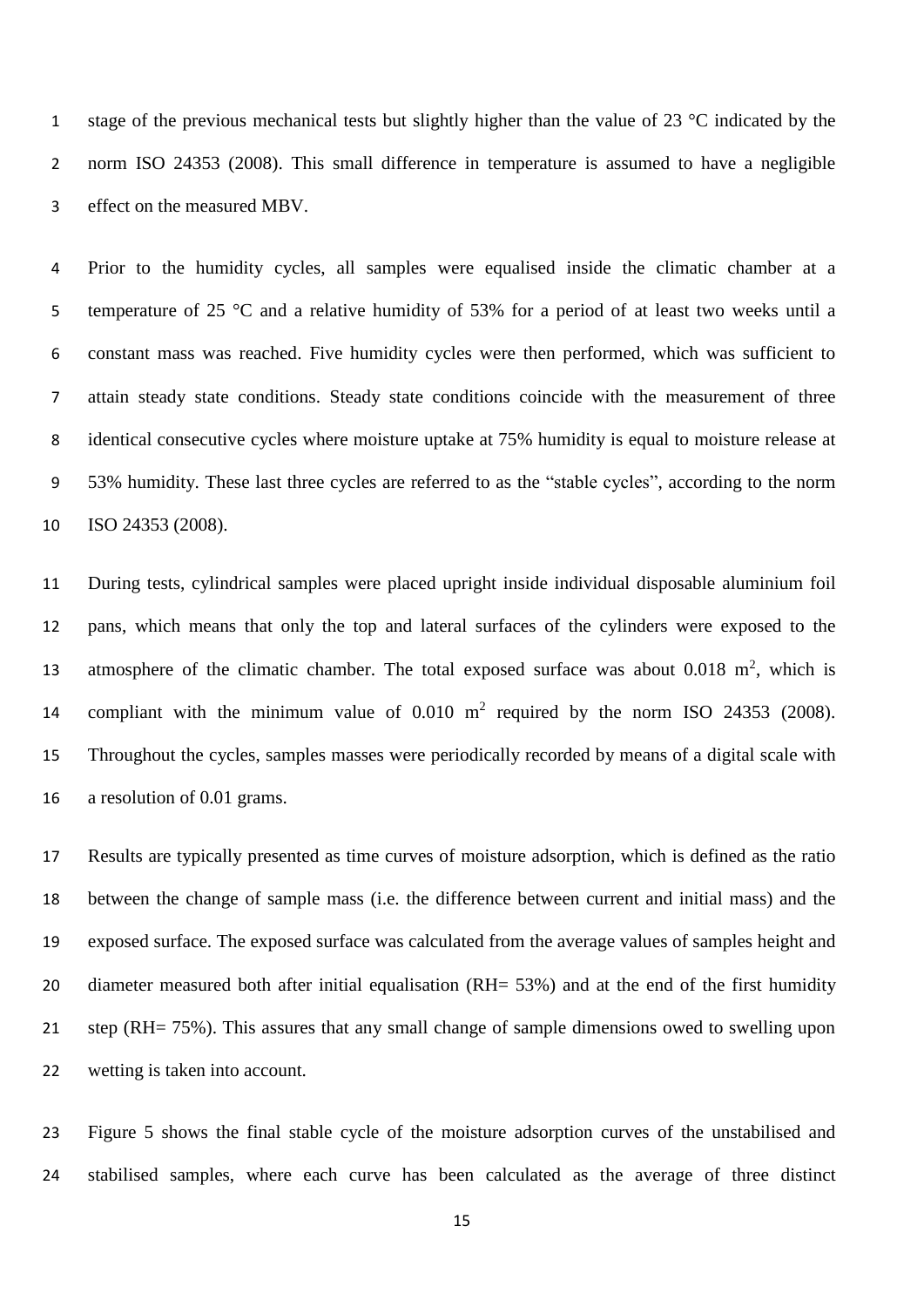measurements on identical samples. Inspection of Figure 5 indicates that unstabilised samples exhibit an excellent ability to buffer moisture, probably because of the nanometric porosity of their clay fraction, as already observed by McGregor et al. (2016). Compared to unstabilised samples, all three stabilised samples exhibit a lower moisture buffering capacity, whose value depends on the type of stabiliser. Samples stabilised with the NaOH solution show a higher moisture buffering capacity than samples stabilised with the silane-siloxane emulsion, while samples stabilised with NaOH solution+silane-siloxane emulsion exhibit an intermediate behaviour between the previous two.

 Preliminary porosimetry tests from a current experimental campaign (not presented in this paper) suggest that the reduced moisture buffering capacity of the stabilised samples might be explained by the occlusion of nanopores, which constitute the most active pore fraction in exchanging water vapour with the surrounding environment.



*Figure 5. Last stable cycle of unstabilised and stabilised hypercompacted earth samples*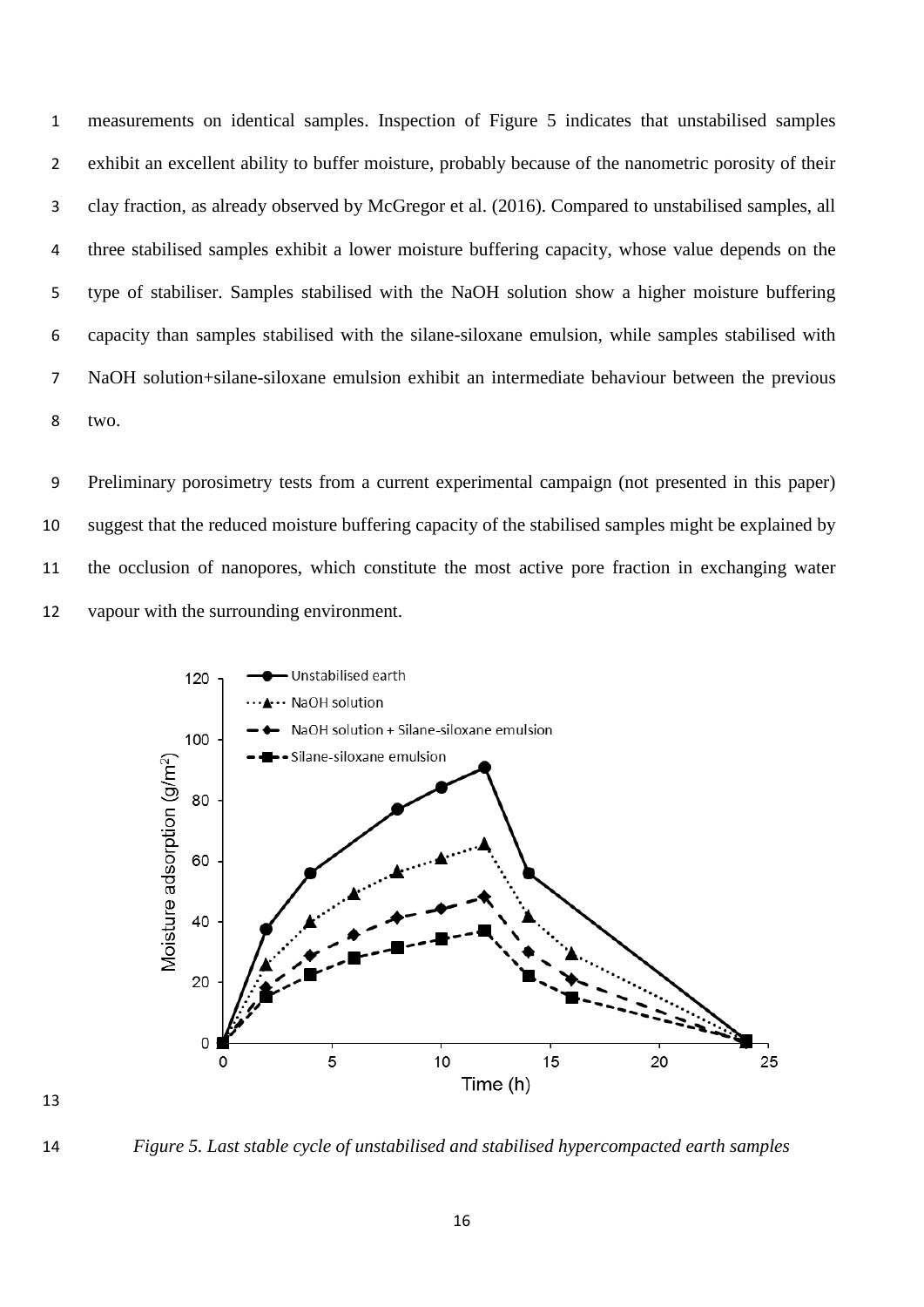The MBVs of the unstabilised and stabilised samples were subsequently calculated from the average moisture uptakes and moisture releases of the last three stables cycles by using the following equation:

$$
MBV = \frac{\Delta m}{S \ \Delta\%RH} \tag{2}
$$

 where *∆m* is the variation of sample mass induced by the change in relative humidity, *S* is the exposed surface and *∆%RH* is the difference between the extremes of the relative humidity cycle.

 The calculated MBVs are plotted in Figure 6 together with the classification proposed by Rode et al. (2005), which is based however on a different testing procedure where relative humidity ranges between 33% and 75% with asymmetric step durations of 16h and 8h, respectively. Figure 6 confirms that stabilisation reduces the moisture buffering capacity of the material compared to the unstabilised case. Nevertheless, the MBV of the material stabilised with the NaOH solution is still classified as excellent while the MBV of the other two stabilised materials is classified as good.





*Figure 6. MBV of unstabilised and stabilised hypercompacted earth samples*

 Overall, the stabilising additives used in the present work improve water durability at the cost of a reduction of moisture buffering capacity. The choice of stabilisation method must therefore attempt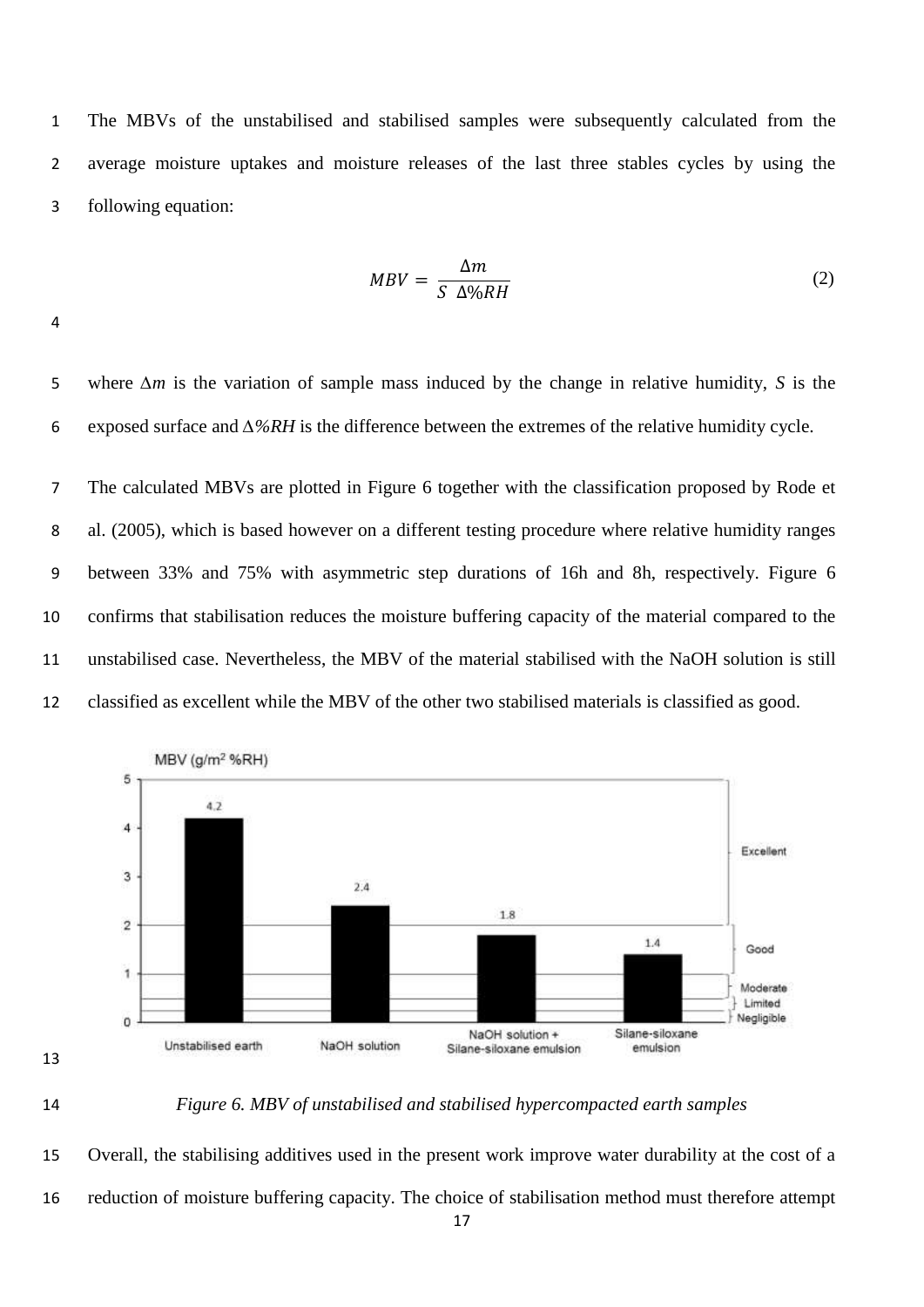to balance these two requirements while also taking into account any effect on stiffness and strength.

# *DURABILITY AGAINST WATER EROSION*

 Durability against water erosion was further investigated by performing suction and contact tests, in compliance with the norm DIN 18945 (2013), on unstabilised and stabilised hypercompacted earth bricks. The stabilised earth bricks were manufactured with the same three liquid additives of the stabilised cylindrical samples used in the previous testing campaigns.

## *Suction test*

 Suction tests investigate the durability of earth bricks when exposed to a temporary excess of water. This condition might occur, for example, in exterior timber-frame walls during driving rains with water collecting between the wooden frame and the earthen infill. Also, suction tests might reproduce the effect of a capillary water rise from the foundation up into the walls of a building.

 Three identical hypercompacted bricks were tested for each stabilisation method as well as for the unstabilised case. Each brick was initially equalised inside the climatic chamber at a constant 15 temperature of 23  $\degree$ C and relative humidity of 50% for a period of two weeks, which was long enough to attain a constant mass.

 A support consisting of a conventional fired brick covered by an absorbent cloth was placed inside a pan (Figure 7). The pan was then filled with water up to 1-5 mm below the upper edge of the fired brick. After this, the compressed earth brick was placed over the absorbent cloth, which marks the start of the suction test. According to the norm DIN 18945 (2013), the earth brick was visually assessed at times of 30min, 3h and 24h from the beginning of the test to detect cracks and permanent deformations owed to swelling.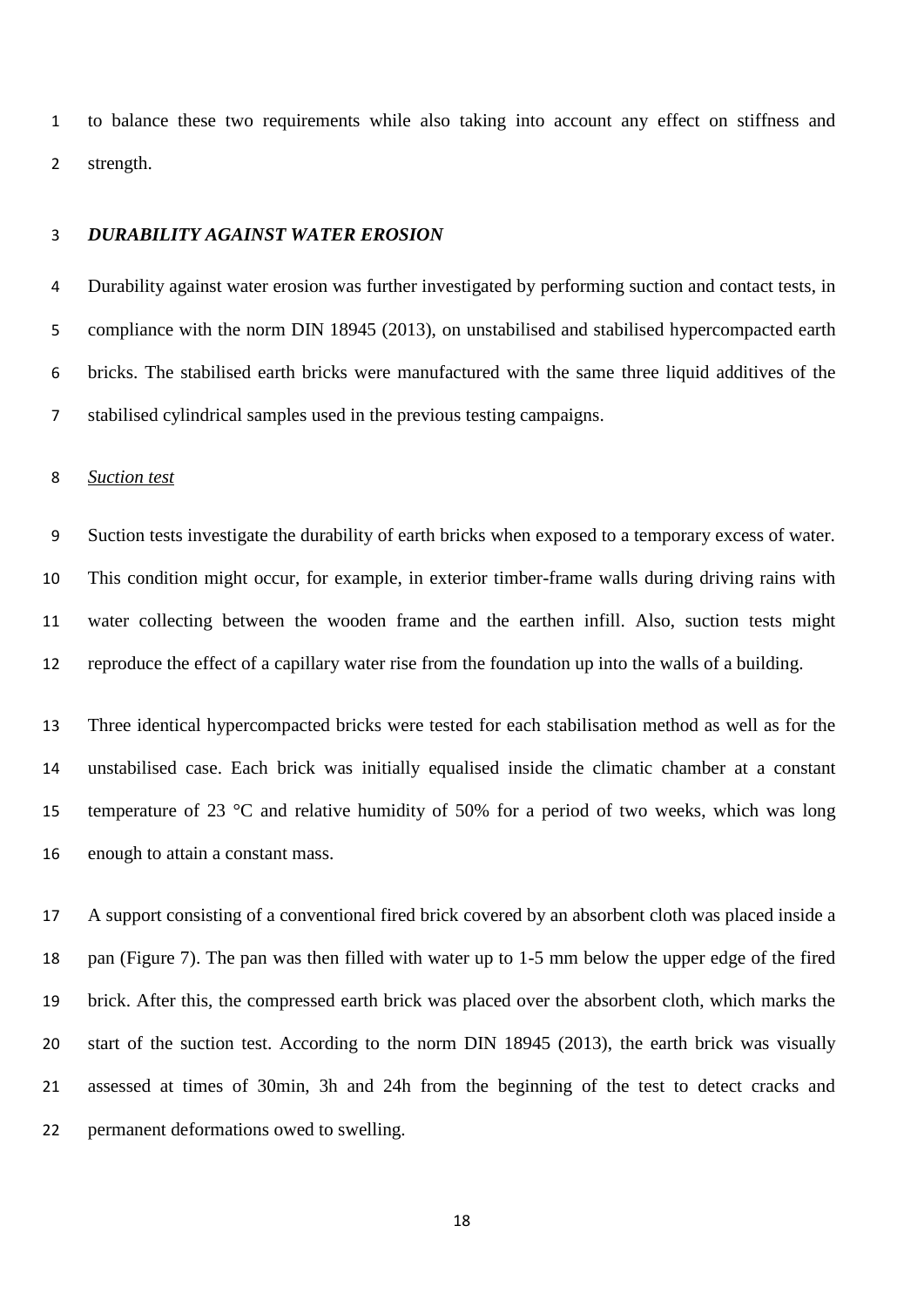Very similar results were obtained from the three bricks tested for each stabilisation method as well as for the unstabilised case, which confirmed the good repeatability of the adopted experimental procedure. Figure 8 shows a selection of observations for the distinct stabilisation methods at different times. As expected, the unstabilised bricks exhibited the weakest response with cracks and irreversible deformations already visible after only 30 minutes from the beginning of the test. Instead, the earth bricks stabilised with the NaOH solution+silane-siloxane emulsion exhibited greater water durability as confirmed by the appearance of cracks after 3 hours from the beginning of the test. The best results were, however, obtained for the earth bricks stabilised with the NaOH solution or with the silane-siloxane emulsion. These bricks showed some cracking only at the last visual examination after 24 hours from the beginning of the test.



*Figure 7. Set-up of suction test*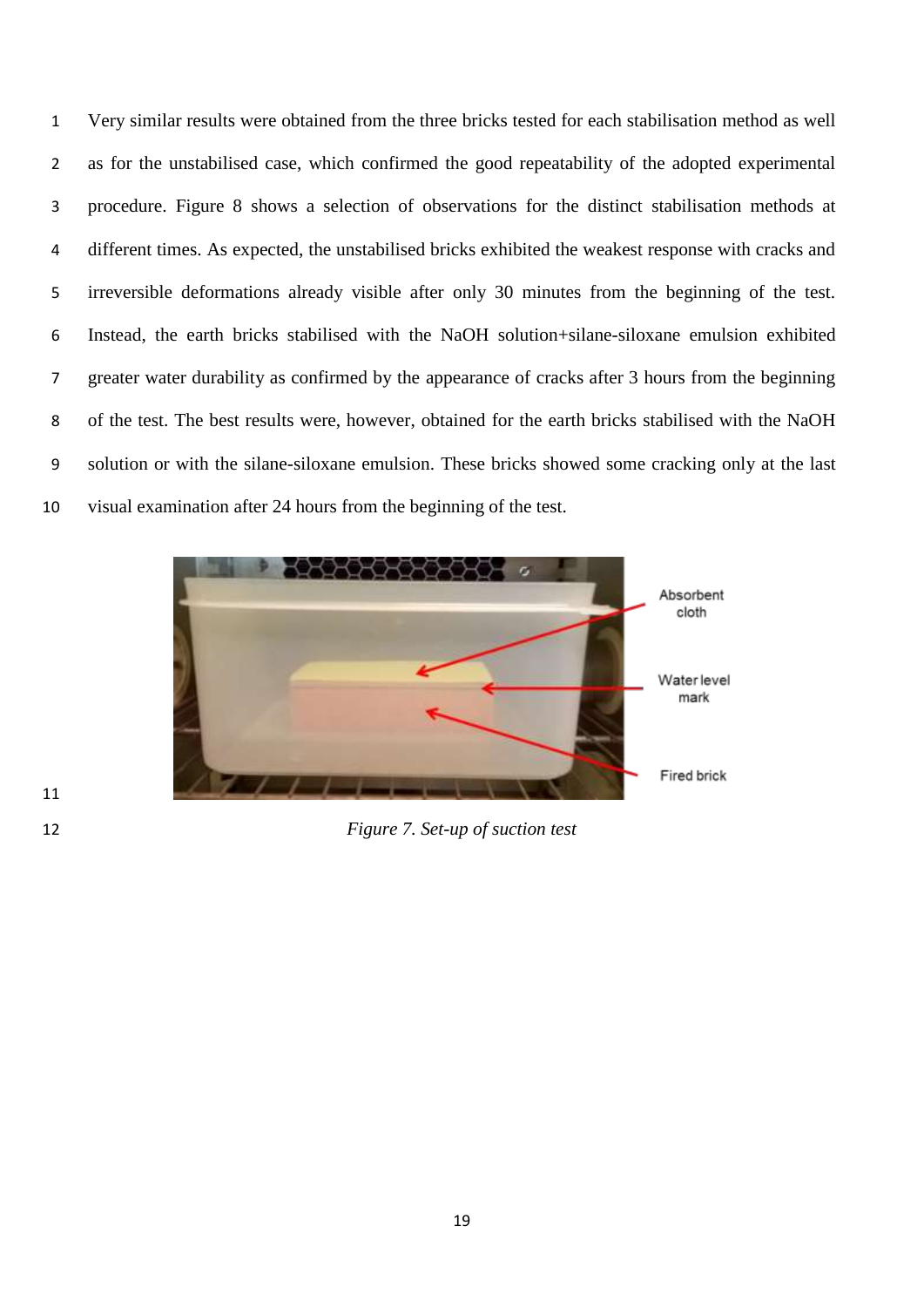

Unstabilised earth (30 min)







NaOH solution + Silane-siloxane emulsion (3h)



NaOH solution (24 h)

Silane-siloxane emulsion (24 h)



*Contact test*

 The contact test simulates the application of a mortar joint or coating onto the bricks and assesses the response of the earth to the adsorption of moisture from the applied material (DIN 18945, 2013). The experimental procedure consisted in placing a wet cellulose cloth on the intermediate face of the brick (Figure 9). The amount of water supplied to the brick surface by the cellulose cloth must 10 be equal to 0.5  $g/cm^2$ , which reproduces the average amount of water contained in a 15 mm thick mortar layer (Schroeder, 2016). To supply the exact amount of water, the covered earth brick was placed on a balance with a resolution of 0.01 g and water was gradually added to the cloth to attain the desired weight. The earth brick with the wet cellulose cloth was then placed on two metallic supporting nuts inside a plastic container. Before sealing the container, some water was introduced at the bottom of the container with the free surface about 0.5 cm below the top of the supporting nuts. After 24 hours, the container was opened and, after removing the cellulose cloths, the bricks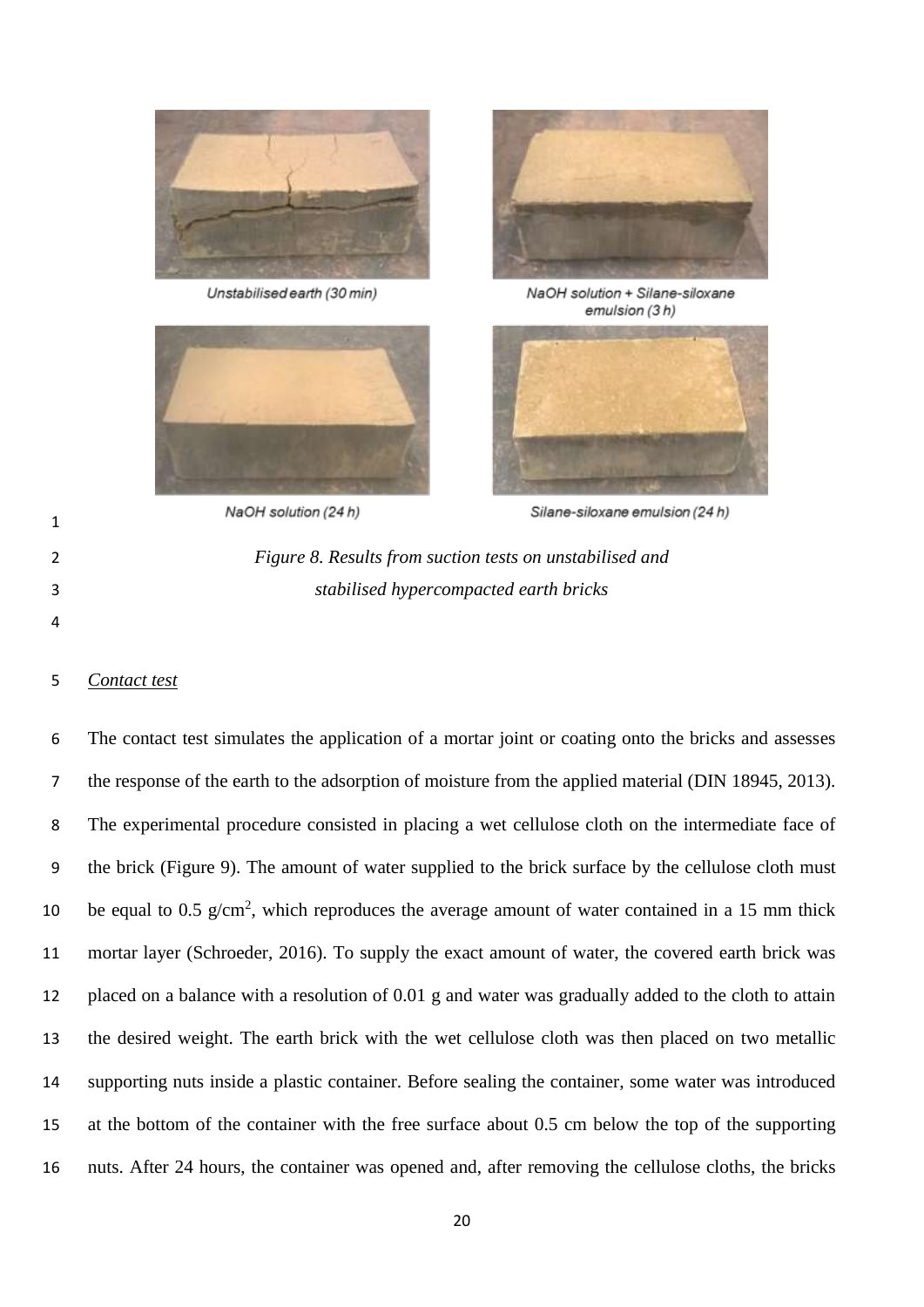were exposed to the atmosphere inside the laboratory for a minimum of two days. Finally, the bricks were visually examined to assess the presence of cracks and the occurrence of permanent deformations caused by water infiltration.

 Unlike the suction test, only one brick was tested for each stabilisation method as well as for the unstabilised case. The observations at the end of the contact tests are presented in Figure 10, which shows that the bricks stabilised with the silane-siloxane emulsion exhibit less damages than the other bricks. Nevertheless, all bricks showed some degree of cracking and permanent deformations.



*Figure 9. Set- up of contact test* 



(a) Unstabilised earth (c) NaOH solution

(b) Silane-siloxane emulsion (d) NaOH solution + Silanesiloxane emulsion

 *Figure 10. Results from contact tests on unstabilised and stabilised hypercompacted earth bricks*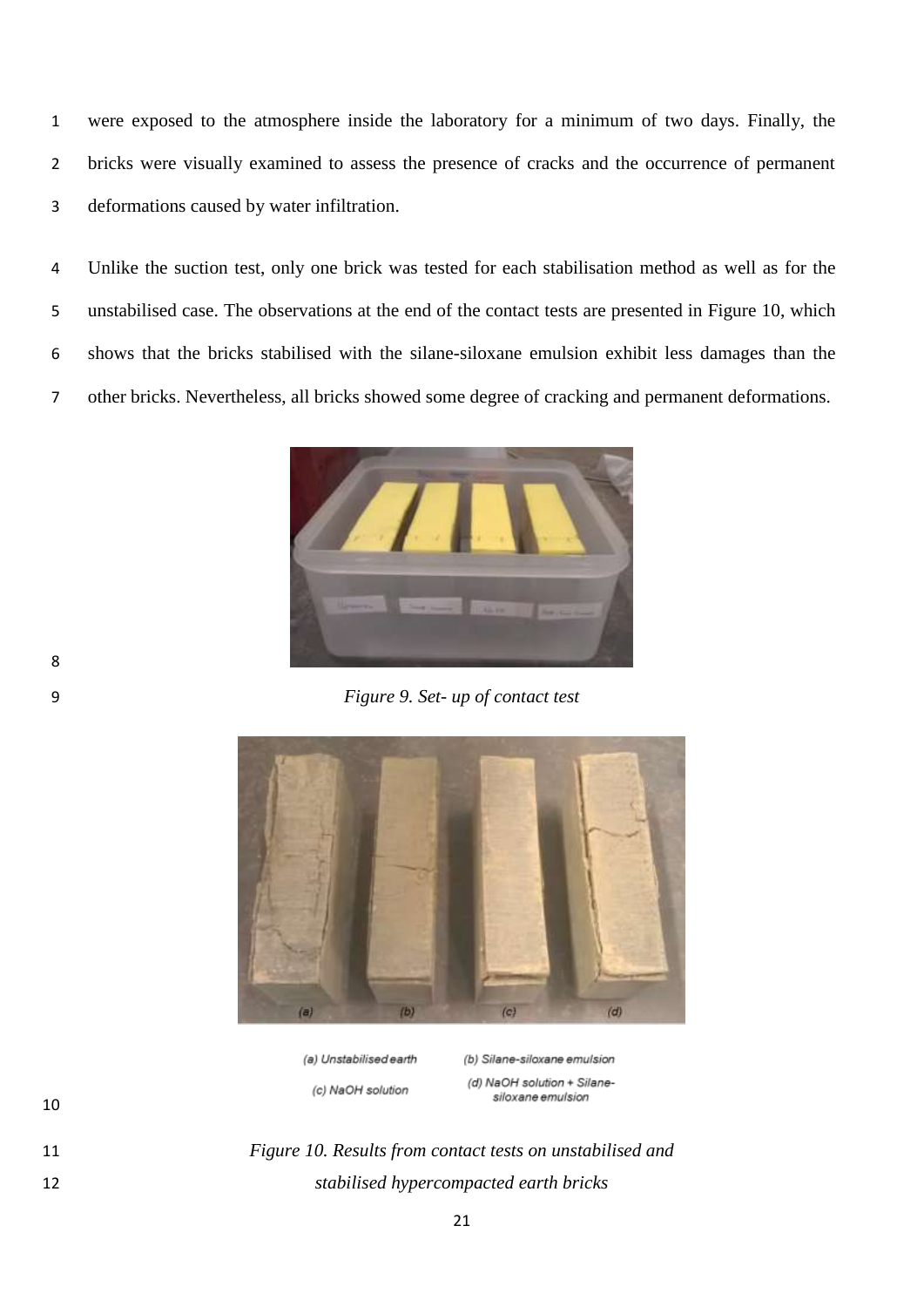1 The norm DIN 18945 (2013) identifies different classes of compressed earth bricks based on the 2 results from the three durability tests, i.e. immersion test, contact test and suction test. Each of these 3 classes is suited to different applications as summarised in Table 3.

| <b>Class</b> | <b>Application</b>                                | <b>Immersion test</b><br>Mass loss $(\%)$ | <b>Suction test</b>              | <b>Contact test</b>                  |
|--------------|---------------------------------------------------|-------------------------------------------|----------------------------------|--------------------------------------|
| Ia           | External wall<br>exposed to natural<br>weathering | $\leq 5\%$                                | Damages<br>observed $\geq$ 24 h  | No cracks and no                     |
| Ib           | Coated external<br>wall                           | $< 5\%$                                   | Damages<br>observed $\geq$ 3 h   | permanent<br>swelling<br>deformation |
| Н            | Internal wall                                     | $\leq 15\%$                               | Damages<br>observed $\geq$ 0.5 h |                                      |
| Ш            | Dry applications                                  | No<br>requirement                         | N <sub>0</sub><br>requirement    | No requirement                       |

**Table 3.** Classes of compressed earth bricks based on durability tests (DIN 18945, 2013)

4

5 Table 4 shows the application of the classification of Table 3 to the results from each of the three 6 durability tests performed in this work. Note that, in Table 4, it is assumed that the immersion tests 7 on cylindrical samples are also representative of the behaviour at the brick scale.

| <b>Type of stabilisation</b>              | <b>Immersion</b><br>test | <b>Suction</b><br>test | <b>Contact</b><br>test |
|-------------------------------------------|--------------------------|------------------------|------------------------|
| Unstabilised                              | Ш                        | Ш                      | Ш                      |
| Silane-siloxane emulsion                  |                          | Ib                     | Ш                      |
| NaOH solution                             | Н                        | Ib                     | Ш                      |
| NaOH solution+silane-siloxane<br>emulsion |                          |                        | ш                      |

**Table 4.** Classification of earth bricks tested in the present work

8

 As expected, the unstabilised earth bricks exhibit the worst classification and can only be employed in dry applications where they are protected from natural weathering. The best classification is instead obtained by the bricks stabilised with the silane-siloxane emulsion, which only show a small mass loss (1.36%) during immersion tests (Figure 1) and relatively limited cracking at the end of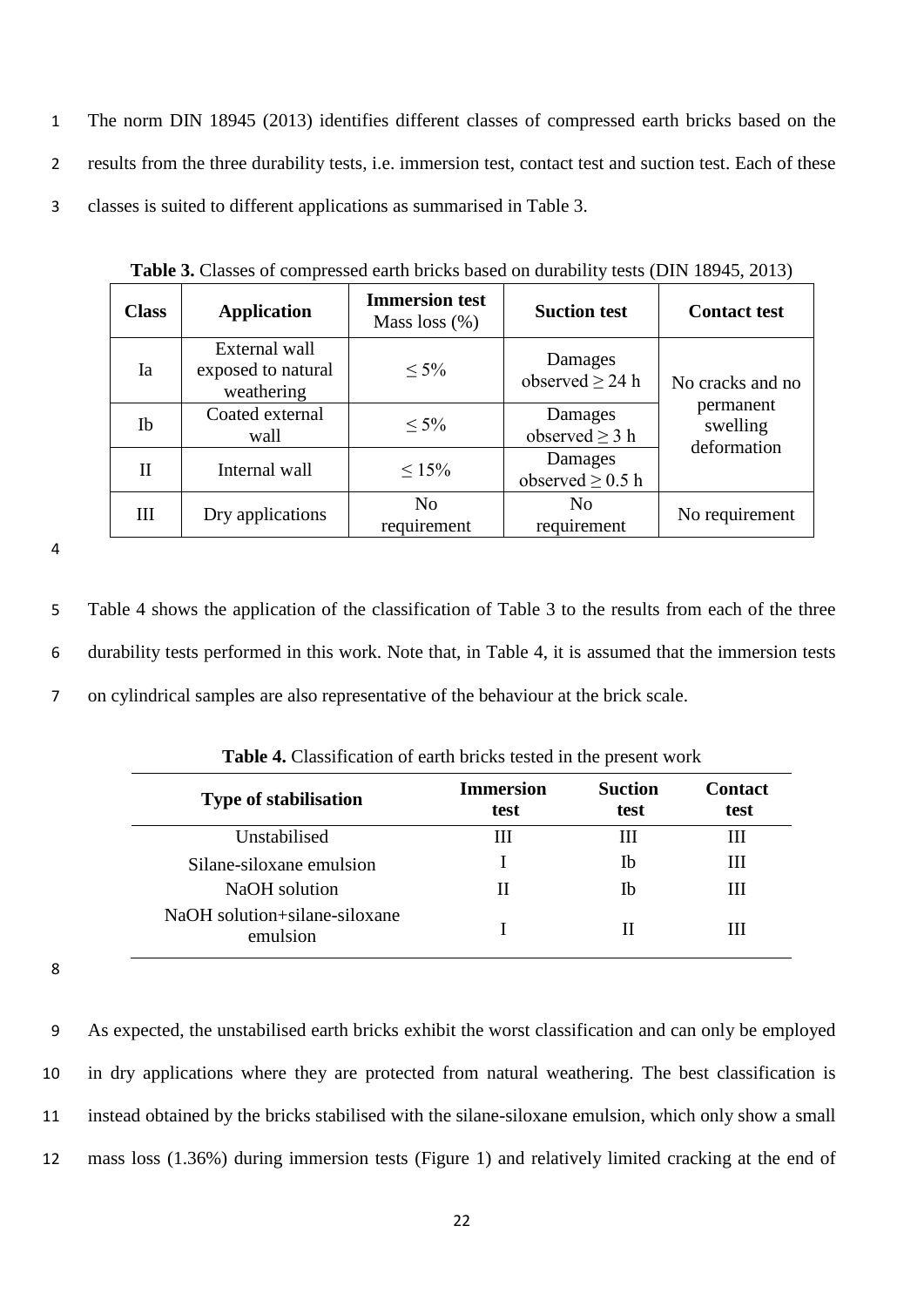suction and contact tests (Figures 8 and 10). However, compared to the other two stabilisation methods, the silane-siloxane emulsion produces the largest reduction of stiffness (Figure 3), strength (Figure 4) and moisture buffering capacity (Figures 5 and 6). This suggests that what is gained in terms of improved water durability is lost in terms of mechanical and hygroscopic characteristics.

 Inspection of Table 4 also indicates that the norm DIN 18945 (2013) leads to different classifications depending on which type of durability test is considered. The contact test appears to be the most severe one leading to the conclusion that all bricks fall into the third class and are therefore only suitable for dry applications.

#### *CONCLUSIONS*

 The present paper investigates the use of different methods for the stabilisation of hypercompacted raw earth based on a combination of alkaline activation and silane-siloxane admixture. The paper explores the effect of these stabilisation methods on the hygroscopic and hydromechanical behaviour of the material. Results show that, in general, stabilisation significantly improve the resistance of the material against water erosion. Nevertheless, the effect on strength, stiffness and moisture buffering capacity is generally unfavourable, though it varies according to the chosen stabilisation method. The main outcomes of the research can be summarised as follows:

18 • All stabilisation methods result in a reduction of stiffness and strength at different levels of ambient humidity. This is due to the partial inhibition of inter-particle capillary water bonding caused by the chemical stabilisers.

21 • The stiffness and strength of both unstabilised and stabilised samples increase as ambient humidity decreases from 95% to 44% (which correspond to an increase of the total suction inside the material from 7 MPa to 112 MPa). This increase of stiffness and strength is however less marked for the stabilised samples than for the unstabilised ones, which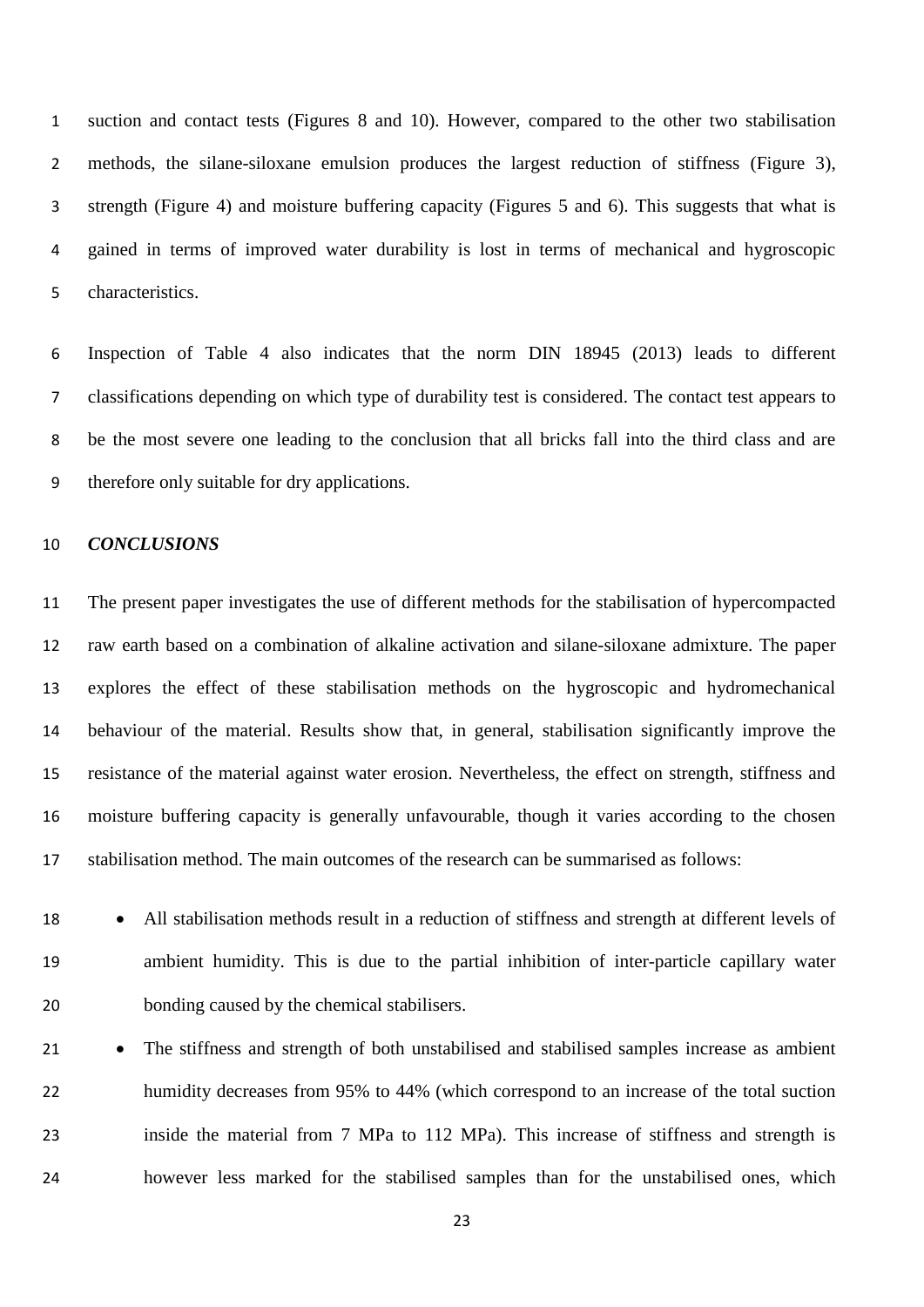indicates that stabilisation makes the earth less sensitive to the variation of ambient humidity.

 Stabilisation generally reduces moisture buffering capacity by an amount that depends on the type of stabiliser. Samples stabilised with the NaOH solution preserve an excellent ability to buffer ambient humidity while samples stabilised with the silane-siloxane emulsion or with the NaOH solution+silane-siloxane emulsion exhibit only a good moisture buffering capacity.

 The best resistance against water erosion is exhibited by the samples stabilised with the silane-siloxane emulsion. However, even these samples show a small mass loss during immersion tests and some cracks at the end of both suction and contact tests. Silane-siloxane stabilisation also results in the largest deterioration of mechanical and moisture buffering properties with respect to the unstabilised material.

## *ACKNOWLEDGEMENTS*

 The financial contribution of the "Conseil regional d'Aquitaine", the "Agglomération Côte Basque Adour" through the project MECAD "Matériaux Eco-renforcés pour la Construction et l'Aménagement Durable" (dossier n° 20131101001) is gratefully acknowledged.

#### *REFERENCES*

- AFNOR (2001). XP P13-901; Compressed earth blocks for walls and partitions: definitions Specifications – Test methods – Delivery acceptance conditions.
- Allinson, D., & Hall, M. (2010). Hygrothermal analysis of a stabilised rammed earth test building in the UK. *Energy and Buildings*, 42(6), 845-852.
- Arrigoni, A., Grillet, A. C., Pelosato, R., Dotelli, G., Beckett, C. T., Woloszyn, M., & Ciancio, D. (2017b). Reduction of rammed earth's hygroscopic performance under stabilisation: an experimental investigation. *Building and Environment*, 115, 358-367.
- Arrigoni, A., Pelosato, R., Dotelli, G., Beckett, C. T., & Ciancio, D. (2017a). Weathering's beneficial effect on waste-stabilised rammed earth: a chemical and microstructural investigation. *Construction and Building Materials*, 140, 157-166.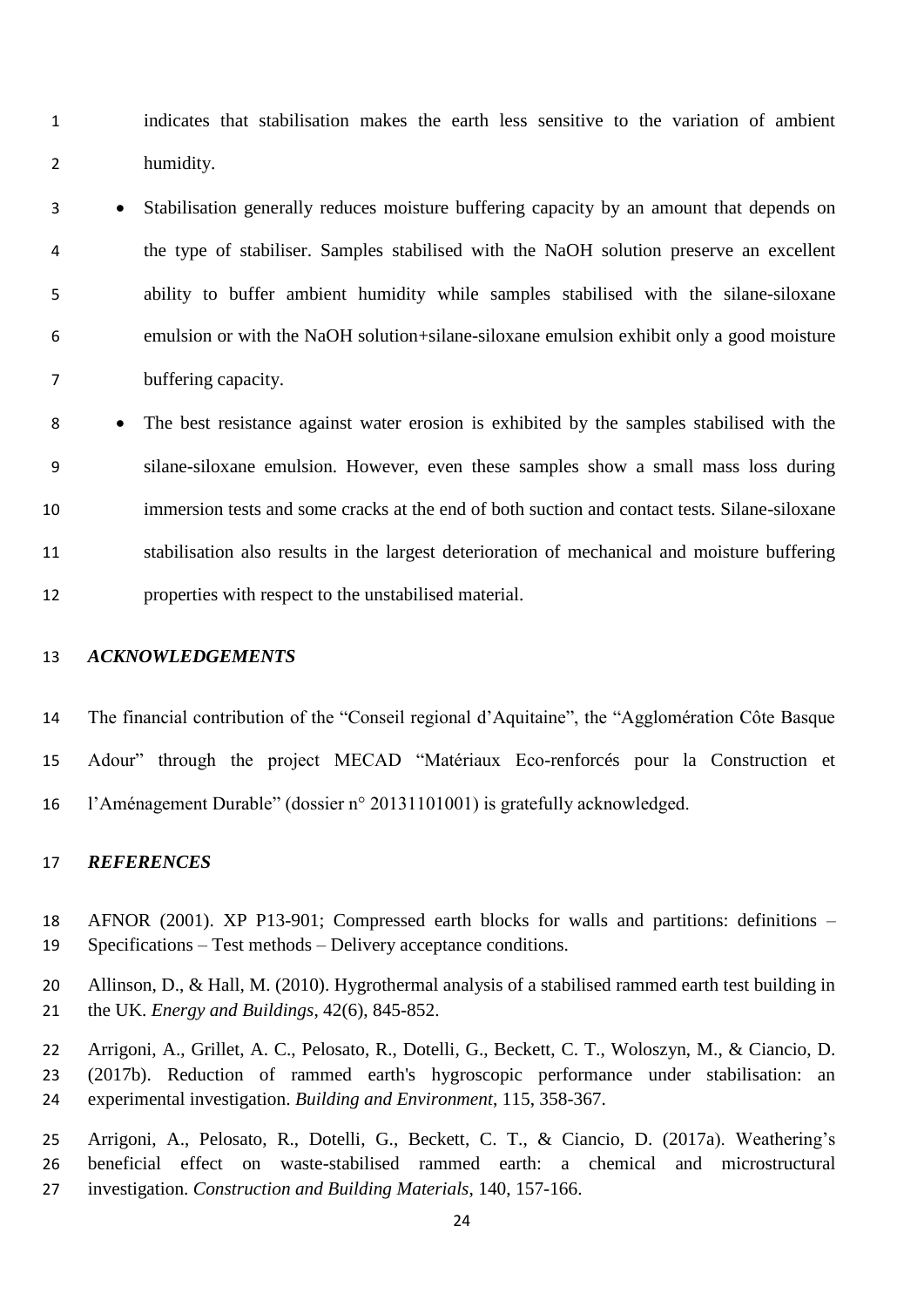- Beckett, C. T. S., Smith, J. C., Ciancio, D., & Augarde, C. E. (2015). Tensile strengths of flocculated compacted unsaturated soils. *Géotechnique Letters*, 5(4), 254-260.
- Bruno, A.W. (2016). Hygro-mechanical characterisation of hypercompacted earth for building construction. PhD Thesis.
- Bruno, A. W., Gallipoli, D., Perlot, C., & Mendes, J. (2016). Effect of very high compaction pressures on the physical and mechanical properties of earthen materials. In *E3S Web of Conferences* (Vol. 9, p. 14004). EDP Sciences.
- Bui, Q. B., Morel, J. C., Hans, S., & Walker, P. (2014). Effect of moisture content on the mechanical characteristics of rammed earth. *Construction and Building materials*, 54, 163-169.
- Bui, Q. B., Morel, J. C., Reddy, B. V., & Ghayad, W. (2009). Durability of rammed earth walls exposed for 20 years to natural weathering. *Building and Environment*, 44(5), 912-919.
- Cheng, M. Y., & Saiyouri, N. (2015). Effect of long-term aggressive environments on the porosity
- and permeability of granular materials reinforced by nanosilica and sodium silicate. *Geotechnical*
- *Engineering*, 46(3), 62-72.
- Ciancio, D., Beckett, C. T. S., & Carraro, J. A. H. (2014). Optimum lime content identification for lime-stabilised rammed earth. *Construction and Building Materials*, 53, 59-65.
- Ciancio, D., & Gibbings, J. (2012). Experimental investigation on the compressive strength of cored and molded cement-stabilized rammed earth samples. *Construction and Building Materials*, 28(1), 294-304.
- CRATerre-EAG (1998). CDI, Compressed earth blocks: Standards Technology series No.11. Brussels: CDI.
- Das, A. P., & Thyagaraj, T. (2016). Effect of pore fluid on compressibility and collapse of clayey sand. *Environmental Geotechnics*.
- Dierks, K., & Ziegert, C. (2002). Neue Untersuchungen zum Materialverhaltenvon Stampflehm. *Steingass, P.: Moderner Lehmbau 2002*.
- DIN 18945 (2013). Earth blocks Terms and definitions, requirements, test methods.
- Elert, K., Pardo, E. S., & Rodriguez-Navarro, C. (2015). Alkaline activation as an alternative method for the consolidation of earthen architecture. *Journal of Cultural Heritage*, 16(4), 461-469.
- Gallipoli, D., Gens, A., Chen, G., & D'Onza, F. (2008). Modelling unsaturated soil behaviour during normal consolidation and at critical state. *Computers and Geotechnics*, 35(6), 825-834.
- Gallipoli, D., Bruno, A. W., Perlot, C., & Mendes, J. (2017). A geotechnical perspective of raw earth building. *Acta Geotechnica*. (In Press) DOI: 10.1007/s11440-016-0521-1
- Gelard, D., Fontaine, L., Maximilien, S., Olagnon, C., Laurent, J., Houben, H., & Van Damme, H.
- (2007, August). When physics revisit earth construction: Recent advances in the understanding of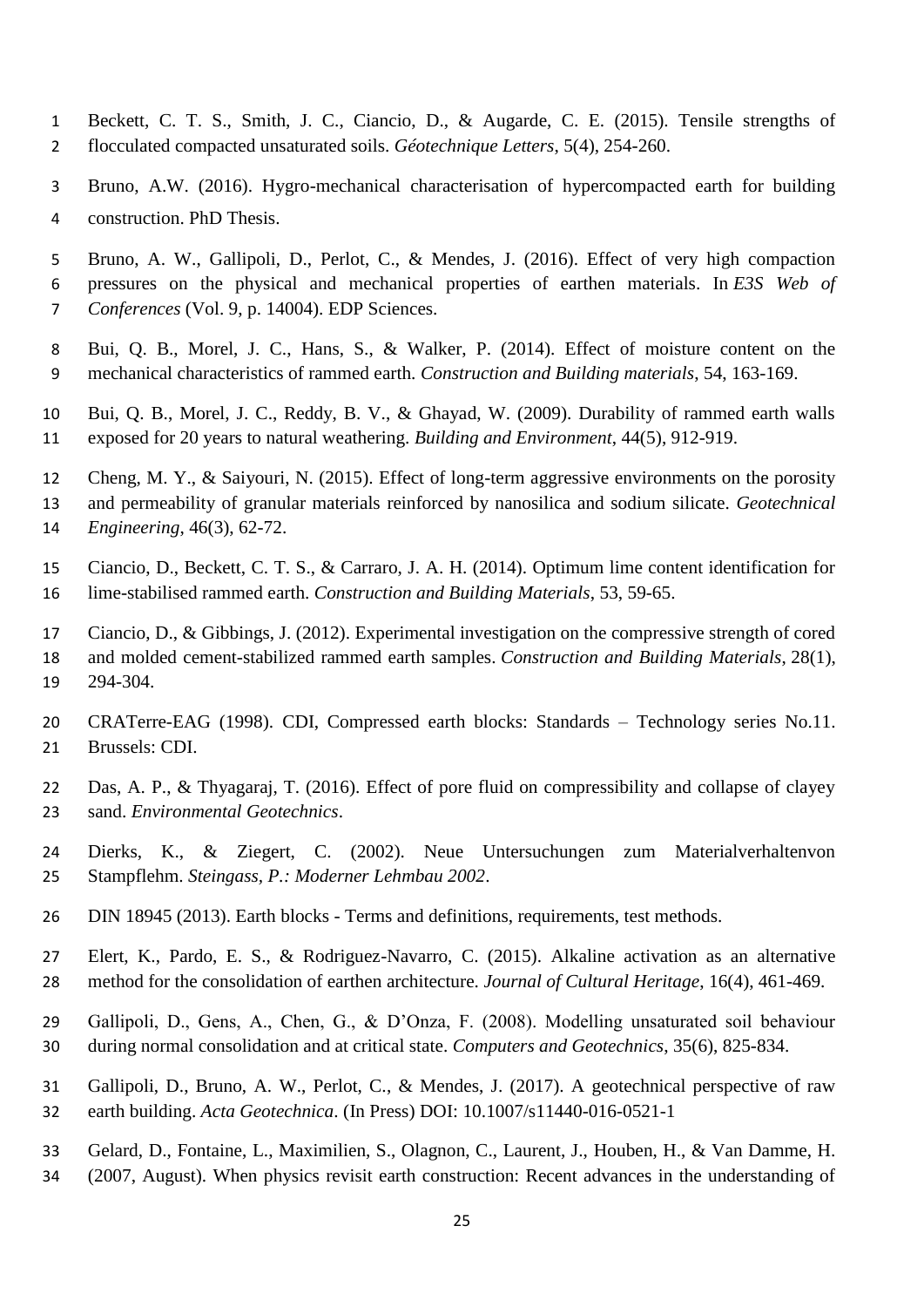- the cohesion mechanisms of earthen materials. In *Proceedings of the International Symposium on*
- *Earthen Structures*. IIS Bangalore (Vol. 294302).
- ISO 24353 (2008). Hygrothermal performance of building materials and products determination of
- moisture adsorption/desorption properties in response to humidity variation. Geneva, Switzerland:
- International Organization for Standardization.
- Jaquin, P. A., Augarde, C. E., Gallipoli, D., & Toll, D. G. (2009). The strength of unstabilised rammed earth materials. *Géotechnique*, 59(5), 487-490.
- Jayasinghe, C., & Kamaladasa, N. (2007). Compressive strength characteristics of cement stabilized rammed earth walls. *Construction and Building Materials*, 21(11), 1971-1976.
- Kariyawasam, K. K. G. K. D., & Jayasinghe, C. (2016). Cement stabilized rammed earth as a sustainable construction material. *Construction and Building Materials*, 105, 519-527.
- Kebao, R., Kagi, D., & building Protection, T. D. (2012). Integral admixtures and surface treatments for modern earth buildings. *Modern Earth Buildings: Materials, Engineering, Constructions and Applications*, 256.
- Liuzzi, S., Hall, M. R., Stefanizzi, P., & Casey, S. P. (2013). Hygrothermal behaviour and relative humidity buffering of unfired and hydrated lime-stabilised clay composites in a Mediterranean
- climate. *Building and Environment*, 61, 82-92.
- McGregor, F., Heath, A., Fodde, E., & Shea, A. (2014). Conditions affecting the moisture buffering measurement performed on compressed earth blocks.*Building and Environment*, *75*, 11-18.
- McGregor, F., Heath, A., Maskell, D., Fabbri, A. and Morel, J.C. (2016). A review on the buffering capacity of earth building materials. *Proceedings of the Institution of Civil Engineers – Construction Materials*. DOI: 10.1680/jcoma.15.00035
- MOPT (1992). Bases Para el Diseño y Construcción con Tapial. Madrid, Spain: Centro de Publicaciones, Secretaría General Técnica, Ministerio de Obras Públicas y Transportes.
- Morel, J. C., Pkla, A., & Walker, P. (2007). Compressive strength testing of compressed earth blocks. *Construction and Building Materials*, 21(2), 303-309.
- Pacheco-Torgal, F., & Jalali, S. (2012). Earth construction: Lessons from the past for future eco-efficient construction. *Construction and building materials*, 29, 512-519.
- Reddy, B. V. (2012). Stabilised soil blocks for structural masonry in earth construction. *Modern Earth Buildings: Materials, Engineering, Constructions and Applications*, 324-363.
- Rode, C., Peuhkuri, R. H., Mortensen, L. H., Hansen, K. K., Time, B., Gustavsen, A., ... &
- Harderup, L. E. (2005). *Moisture buffering of building materials*. Technical University of Denmark,
- Department of Civil Engineering.
- Schroeder, H. (2016). *Sustainable Building with Earth*. Springer.